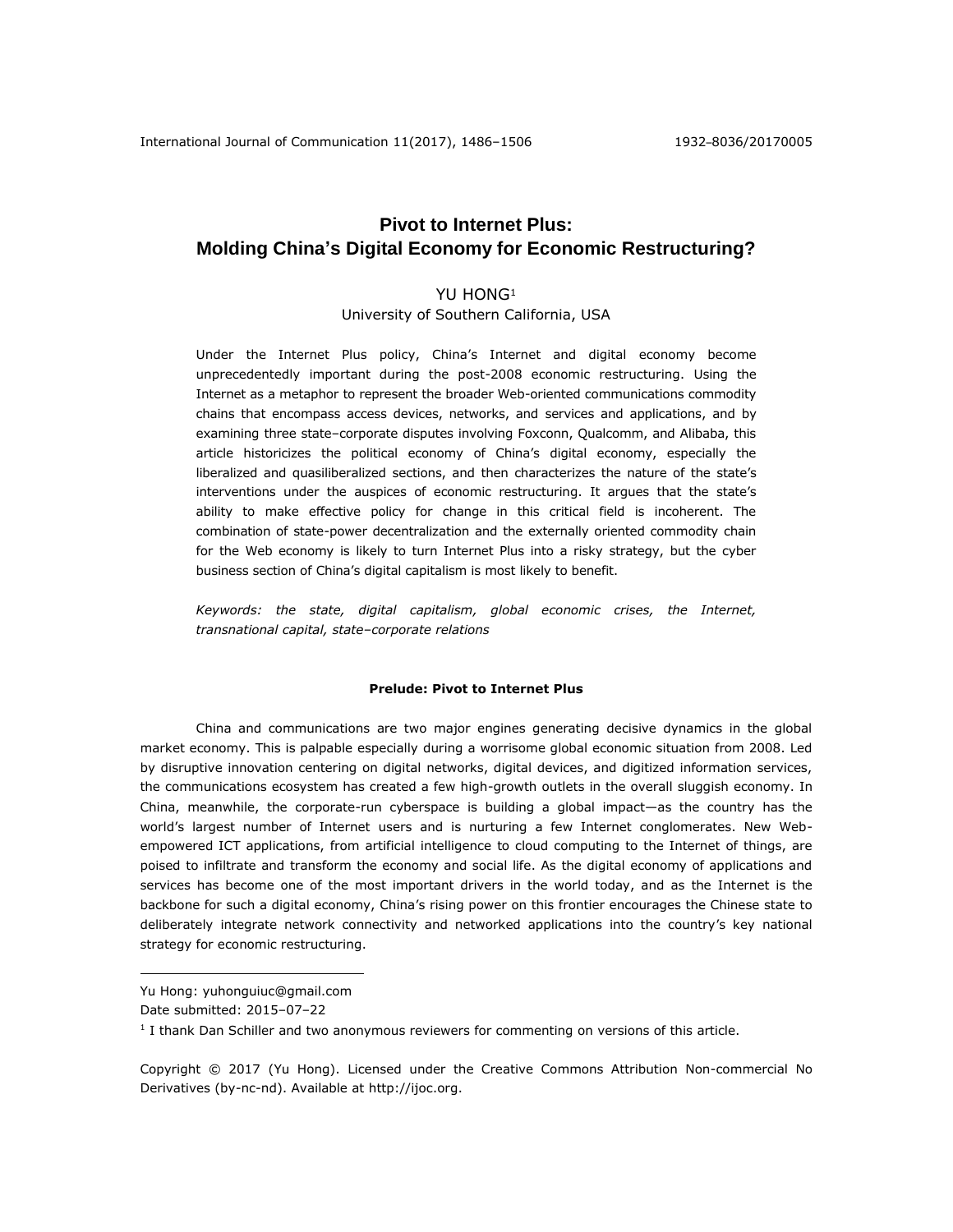Since the 2008 global economic crisis, the Chinese state has engaged in a rethinking of development. Before 2008, China reaped rapid GDP growth by turning itself into a cog in the global production system. But the export-driven and investment-dependent model is not sustainable; different but interrelated symptoms include dependence on a low-wage assembly regime, dependence on foreign technology, and deep entanglements with foreign capital of various kinds. After 2008, economic restructuring, defined as a purposeful transition to a consumption-based and innovation-driven economy, became a top state priority in a way never seen before (Naughton, 2014). The new administration pledged to cultivate more sophisticated divisions of labor, foster domestic consumption capacity, and encourage innovation and entrepreneurship (Chinese Communist Party Central Committee, 2010, 2015). But does the Chinese state possess a coherent plan for change in light of the vulnerabilities exposed by the 2008 global economic crisis?

Notably, the state finds some answers in the realm of communications. Communications underpinned China's global convergence in the past three decades. The gigantic volume of electronics production for export and the country's systematic deployment of networked applications showcase the state's intention to position ICTs as a driver of national economic development. In the current stage of economic restructuring, the state further accords communications, especially Internet connectivity and networked applications, an unprecedented status, culminating in the Internet Plus Action Plan in 2015. The plan encompasses a long series of industrial, technological, and spending initiatives. The gist is to use the Internet—with which innovative information applications and disruptive business and managerial models can be deployed—as a crosscutting lever, both for integration with other areas of restructuring, from banking system reforms to industrial modernization to the creation of renewable energy, and for propelling a new digital capitalism capable of uplifting the Chinese economy in the global setting (State Council, 2015).

The Internet Plus policy is just a prelude. The state's 13th Five-Year Plan for 2020, which incorporates Internet Plus, affirms the Internet and ICTs as the general-purpose catalyst for innovation, structural reforms, and the new industrial revolution, all critical restructuring goals the 13th Five-Year Plan pledges to achieve. Apart from driving China's internal transformation, the Internet and ICTs are also designated to support China's global economic leadership. In 2016, not only did the Chinese state create and chair the G20 Digital Economy Taskforce, but it also led the passage of the G20 Digital Economy Development and Cooperation Initiative. As a major contributor to global economic stability and growth, China is now forging a global consensus centered on the digital economy.

### **Analytical Purpose**

This pivot to Internet Plus raises questions about the political economy of China's digital economy, which predates the Internet Plus strategy and therefore will condition its implementation. Using the Internet as a metaphor to represent the broader "Web-oriented communications commodity chains" (Schiller, 2014, p. 7) that encompass access devices, networks, and services and applications, I thus have two foci of analysis: first, to historicize the political economy of China's digital economy, especially the liberalized and quasiliberalized sections of the digital economy, and, second, to characterize the nature of the state's interventions under the auspices of economic restructuring. Ultimately, I focus on the structural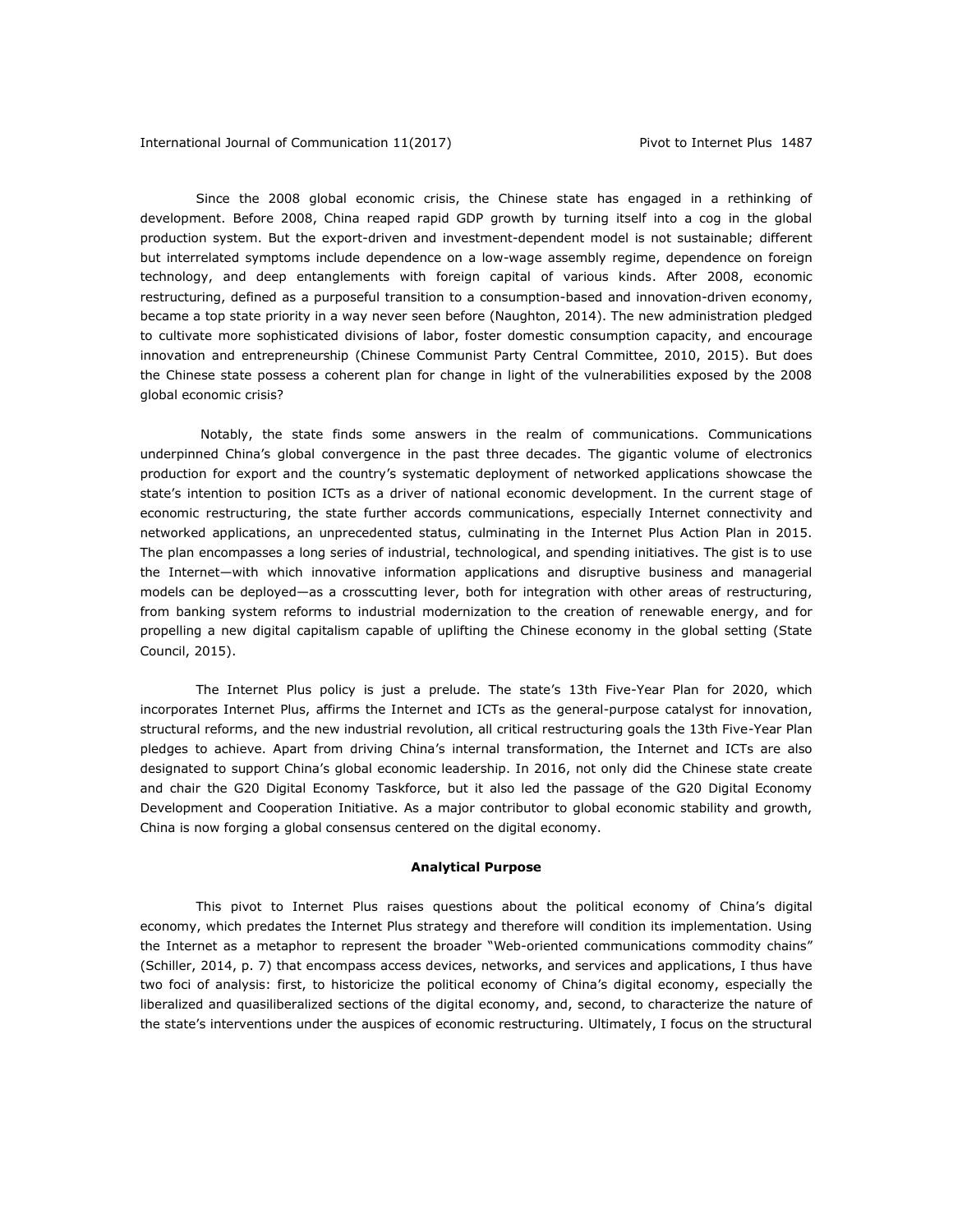constraints that state power faces in the quest of turning the digital economy, an unevenly globalized economic sector, into a critical level for economic restructuring.

This analytical purpose is achieved through a comparative and within-case historical analysis of three state–corporate disputes involving Foxconn, Qualcomm, and Alibaba, which were chosen for three reasons. First, although these corporations represent distinct areas, respectively, of hardware manufacturing, chip production, and cyber business, collectively they are heavyweight and even monopolistic members of the Web-oriented transnational commodity chain that crisscrosses China, illustrating China's positions in the global system of digital capitalism. Second, although each is deeply entangled with different yet interrelated vulnerabilities of the Chinese economy, including but not limited to dependence on the low-wage assembly regime, dependence on foreign intellectual property, and dependence on foreign capital of various kinds, the importance of these firms is on the rise because they form the industrial foundation for the new digital economy—when Web-enabled devices and platforms are becoming ubiquitous and critical. Third, instead of reproducing the state–market dichotomy, looking into these corporations and their disputes with the state also serves the analytical purpose of "disaggregating state goals, state–business relations, and state methods" (Hsueh, 2015, p. 628), which coalesce into the political economy of China's digital economy.

Apart from synthesizing sources drawn from trade journals, yearbooks, newspapers, government documents, and scholarly publications, I also use the People's Congress, China's legislation authority where rich discussion of policy ideas takes place, to identify proposals submitted by its national representatives between 2010 and 2015 and the media reports on its 2015 annual meeting that have bearing on the high-profile disputes. Although episodic, all of the disputes, when understood in relation to industrial conditions and to the structure of bureaucracy, reveal multifaceted state–business relations and uncover incoherence in the state's ability to forge a new digital economy to the national advantage.

After first outlining a theoretical framework, the following sections delve into the three state– corporate disputes. I argue that although pivoting to the digital economy, the state has an incoherent ability to make effective policy for change in this critical field. The combination of state-power decentralization and the externally oriented logic of the Web-oriented commodity chain is likely to turn Internet Plus into a risky strategy for economic restructuring, but the cyber business section of China's digital capitalism is most likely to benefit.

# **Theoretical Positioning**

The Chinese Internet research community has connected the Internet with development. However, with some exceptions (Harwit, 2008; Zhao, 2010; Zhao & Schiller, 2001), the literature has a disproportionate focus on social-political implications of the Internet (Tai, 2006; G. Yang, 2009; Zheng, 2008; also for reference, see Qiu & Bu, 2013; Sullivan, 2014), while taking Internet development as a pragmatic yet unproblematic technoeconomic choice made by the authoritarian state. If asked, the prevailing technoeconomic question is, can the state-guided economy build a free-market Internet (Kluver & Yang, 2005)? In recent years, in light of China's ambitious industrial policy intended for domestic Internet-related industries, Western analysts conversely portray a tight fusion of interests between the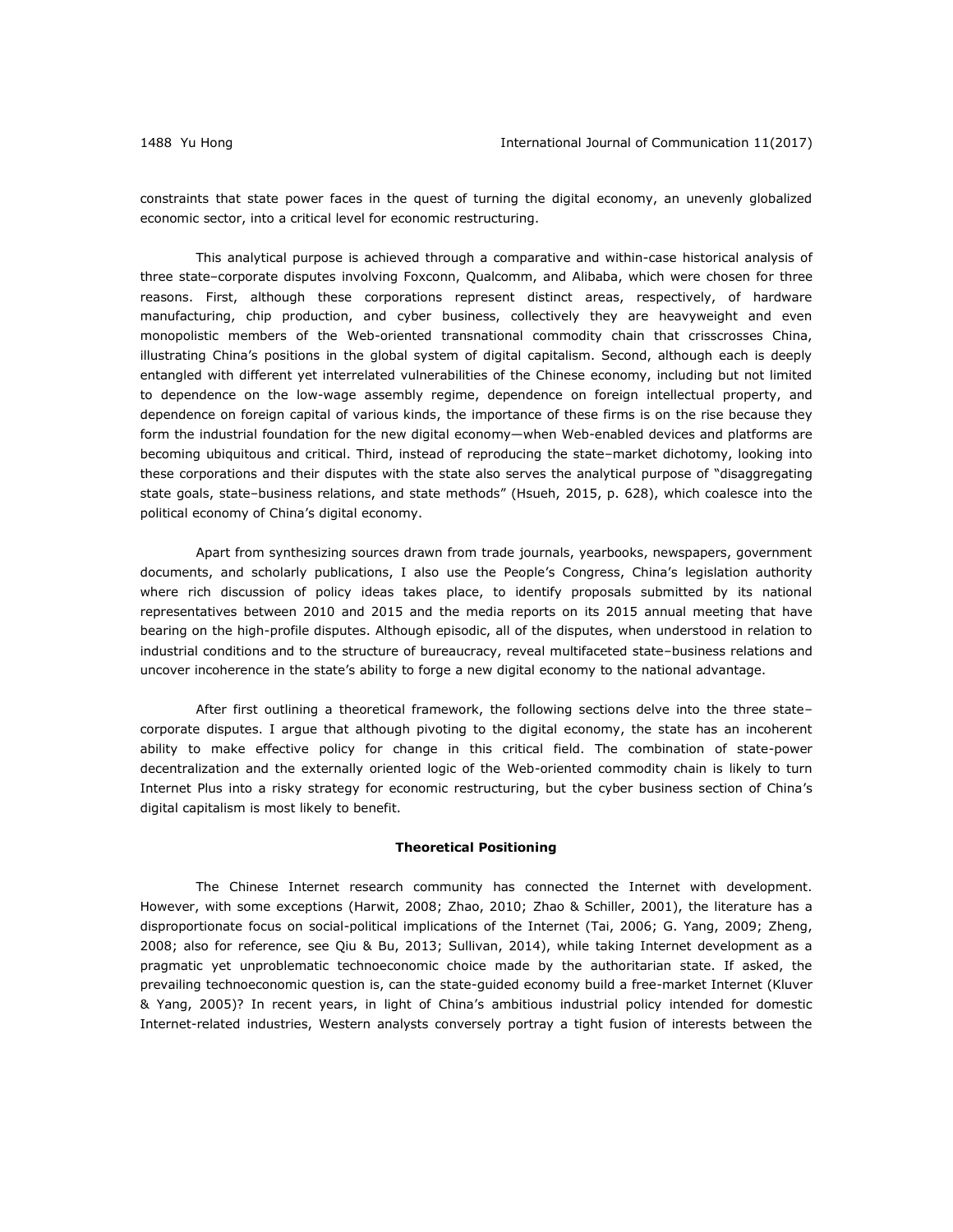state and Chinese capital (U.S. Chamber of Commerce, 2016). Implicit in both propositions is a reductive treatment of the political economy of the Internet to the state–market dichotomy. To go beyond this simplistic state–market binary framing, it is important for future research to disaggregate competing state imperatives, reveal disparate interests of various units of capital the digital economy entails, and to follow complex, evolving, and even contingent state–business relations, which are contentious, collaborative, and ambiguous at once.

The broader interdisciplinary field of the information society and ICT policy tends to prioritize the perspective of industrialized countries, conceptualizing ICTs as the "drivers" of productivity and efficiency and promulgating the Western model of market-led technological diffusion (Mansell, 2010). This dominant perspective pays little attention to contextual issues that non-Western developing nations face, such as opportunities and constraints in the global capitalist system. By extension, mainstream ICT4D literature sees the Internet as a malleable tool and development as an acupuncture operation (Heeks, 2009), still leaving ICT development as a neutral-sounding black box with insufficient analysis of its institutional and political economy nature. Because the digital economy has become a multibillion-dollar business, the linkages between digitalization and development are mediated by economic policy, the political economy, and social dynamics. To avoid abstractly conceiving the Internet as the change agent, the research agenda should include the political economy, especially state–business interactions, as a critical level of analysis, in light of a country's historical position in global digital capitalism.

Informed by these critiques and sensibilities, the analytical framework in this article synthesizes the scholarships on digital capitalism and on China's state–business relations.

# *China and Global Digital Capitalism*

Critical scholars in the West have theorized how transnational corporate logic colonized digital networks and even recast Internet-related activities and programs into "digital capitalism" (McChesney, 2013; Mosco, 1989; Murdock & Golding, 2010; Schiller, 2000). As a global system, digital capitalism comprises transnational corporations, global production networks, and international governing entities. As a historical trend, it presses developing countries to conform and to participate. As a concept, it encapsulates the U.S.-dominated technoeconomic context within which national development takes place—especially as it underscores the central role of communications in recasting global economic dynamics (Schiller, 2000).

Developing countries are integrated into this hierarchical global system to varying degrees (Heinrichs, Kreye, & Fröbel, 1981). In global digital capitalism, China is first and foremost a downstream manufacturing powerhouse. However, new zones of market subsumption are forged as media, technology, and telecommunications have become a new epicenter of market reforms in the 2000s and especially after 2008 (Zhao, 2008). Hit by the 2008 crisis, the Chinese state accelerated the corporatization of the statecontrolled realm of communications. The Internet Plus policy introduced in 2015, however, implies that the measures intended to unleash state media capital had achieved limited results for economic restructuring. Now, the Internet, which supports a new digital economy and heads a Web-oriented commodity chain, is a new engine designated to power China's political economy forward. The pivot to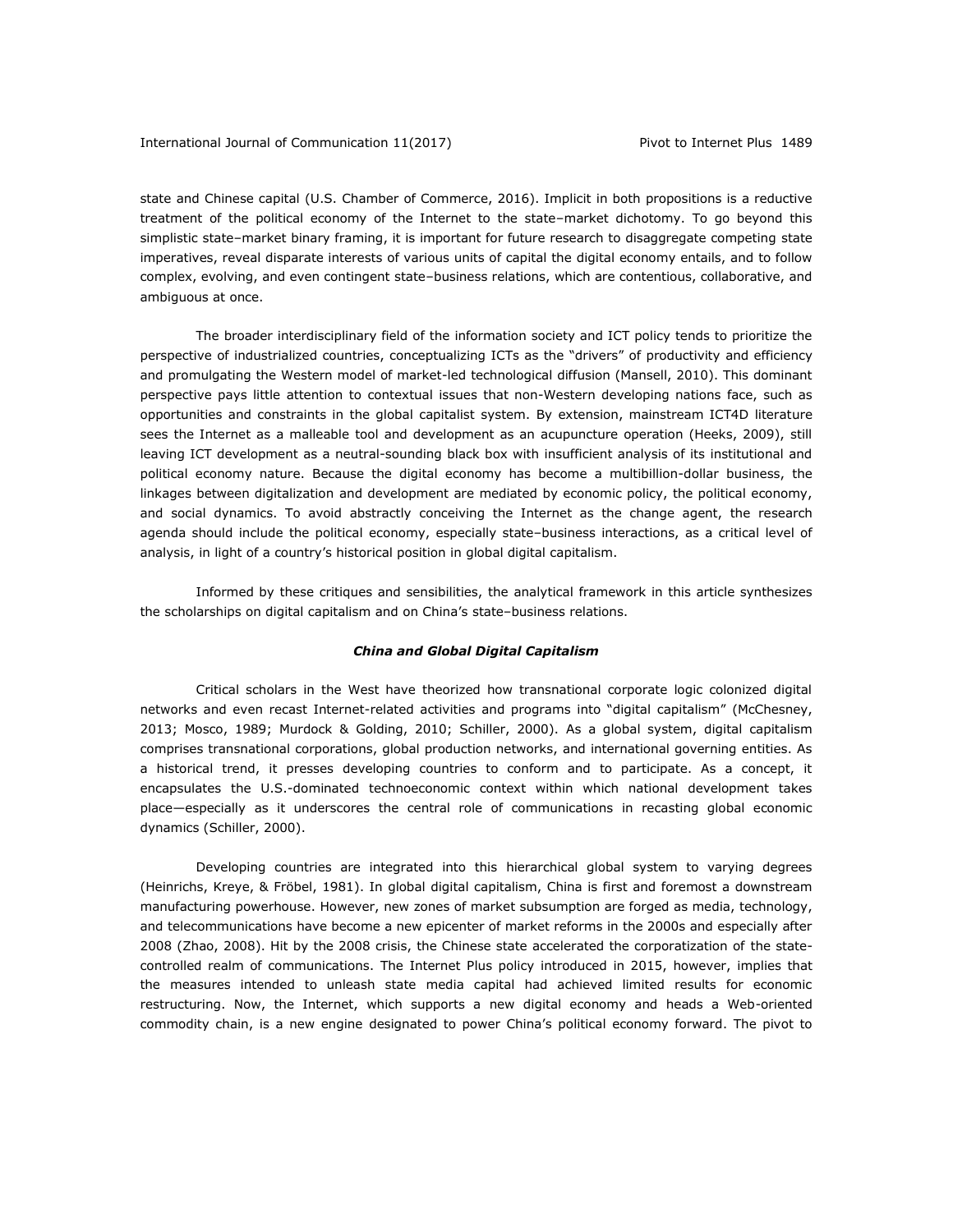Internet Plus, therefore, represents a comprehensive drive to both elevate and mold China's digital economy to meet national economic preferences.

Although celebrated as a revolutionary force, China's existing digital economy is partly shaped by the old economic dynamics—and the accompanying power structures. Disaggregating the Web-oriented commodity chain that crisscrosses China, this study reveals the transnational corporate dynamics that both contend and overlap with the state in shaping China's digital economy. After economist Martin Hart-Landsberg (2013) noted the resistance registered by vested interests in the existing global economic dynamics against economic restructuring, this study explores further: In this new round of forging a new digital economy as part and parcel of China's economic restructuring, to what extent can the Chinese state harness transnational economic dynamics and contest constraints born of the old growth model?

## *State–Business Relations in a Globalized Economy*

Achieving economic restructuring requires the state to actively renegotiate with the global system—through domestic administrative and legal institutions. In the past three decades, decentralization laid the institutional bedrock for the export-driven economy, with regulatory tasks and law-making power delegated to local governments (Xu, 2011). This scheme equips local governments with sufficient autonomy and incentive to act in an entrepreneurial fashion. To make a forceful push on economic restructuring, however, political scientist Andrew Mertha (2012) suggests that the state needs to "ensure that a not insignificant amount of power and wealth be taken out of the hands of local (and, to some degree, national) leaders" (p. 8). Although recentralization and reregulation are already important new trends in China's market governance, they are by no means linear countervailing processes, but have created ambiguous situations of decentralized centralization, where the provincial authority, after consolidating vertical power, has a nonbinding relation with the state authority, but falls more under the direct leadership of local governments (Friedman & Kuruvilla, 2015; Mertha, 2005a).

Still, the state has managed economic global integration at its own "gradual, measured" pace (Kim, 2009, p. 75)—through differentiated regulatory approaches toward various sectors depending on their strategic values (Hseuh, 2015). Along the Web-oriented commodity chain, for example, the state retains its ownership domination and licensing authority in network operation and, thereby, is able to wield some unusual regulatory power for facilitating import substitution in the adjacent liberalized network equipment market. What political scientists have not noted, however, is that the strategic value of a particular economic sector is not fixed, which therefore may play havoc with the established regulatory structure and create new reregulatory imperatives. On the one hand, as the Internet enables ICTs to integrate with all sorts of socioeconomic operations, the gravity of the digital ecosystem shifts from telecom networks to proprietary platforms and mobile applications (Xia, 2016), negating considerably state power in network management. On the other hand, the strategic value of the liberalized and quasiliberalized Internet-related industries has significantly expanded to affect the broader goals of economic restructuring. The resurgence of a capitalist class in cyber business is one sign of a power shift (Y. Wen, 2015), and the Internet Plus policy is another sign, which opens up leeway for private cyber giants to influence, if not hijack, the state's agenda.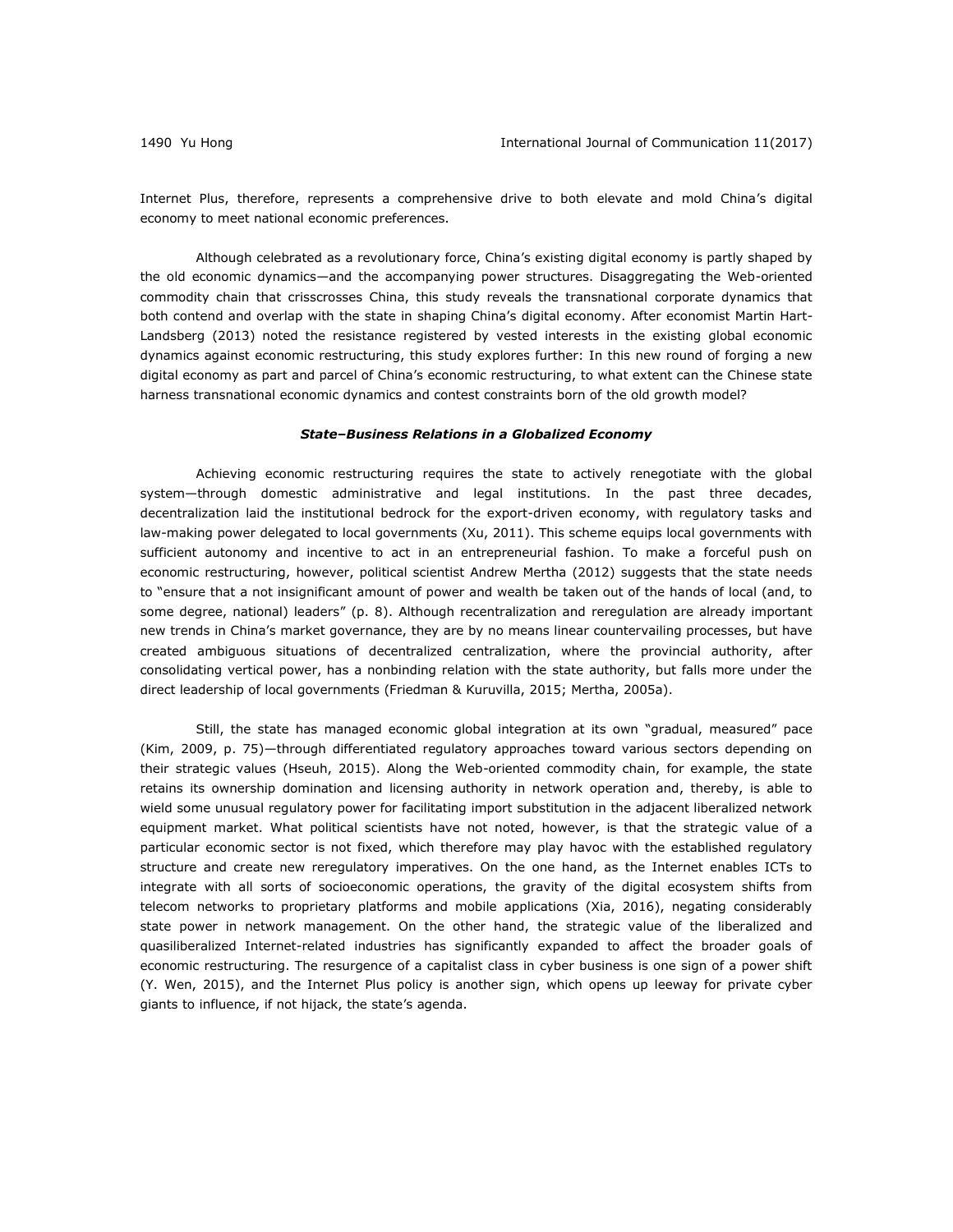In this context, new theoretical and empirical questions arise: Can the state effectively reregulate the digital economy—when state power over various issue areas is unevenly distributed on the scale of centralization, decentralized centralization, to decentralization, and, more important, when the liberalized sections where the state retains relatively little power have contradictorily become unprecedentedly important? This study reveals that economic restructuring targeting the Web-oriented commodity chain entails "multilevel bargaining across multiple issue areas both at home and abroad" (Kim, 2009, p. 78) and that intervening factors, including the decentralization of state power and fragmentation of bureaucratic authority, continue to dilute state reregulatory power aimed at curbing old transnational corporate dynamics, but have conversely enabled "loopholization" for the new digital economy.

With these analytical blocks and questions, the following sections assess the state's intention and ability to make policy for change—along the Web-oriented commodity chain—by focusing on state– business interactions involving Foxconn, Qualcomm, and Alibaba.

### **More Than a Controversy: Foxconn and Low-Wage Accumulation**

The biggest predicament China faces is the difficulty to correct the wage-depressing mechanism that has made China a global factory, but has ruined the well-being and consumption capacity of its worker and peasant communities (Hung, 2011). In light of the pivot to Internet Plus, does China's digital economy offer a better alternative, or is it linked to the low-wage assembly-and-export model that the crisis destabilized? The latter is the answer—China's ICT manufacturing is the number-one business for the export-processing regime. From the 1990s, the country has grown into the low-cost global supply base for electronics, hosting Taiwan-headquartered mega contract manufacturers responsible for final assembly and export to the Western markets.

Foxconn is exemplary. With no brand name of its own, but providing comprehensive manufacturing services for brand-name companies on the global scale, Foxconn along with other contract manufacturers constitute the largest segment of ICT production in China in terms of revenues, production facilities, and employment (Lüthje & Butollo, 2016). After Apple's iPhone ignited a worldwide consumption fad in 2007, Foxconn, the world's number-one contract manufacturer with 70% of its operation in China, has supported this wave of info-techno consumerism. Apart from Apple, other major brand-name companies, including Chinese device vendors Huawei and Xiaomi, also work with Foxconn as their contract manufacturer for final production.

To sustain its business development, however, Foxconn needs to go beyond what it has near monopolistic power for: low-cost volume contract manufacturing. Despite its superb ability to slash cost through industrial, mechanical, and organizational innovation, Foxconn has little power over the supply chain, and its business model is dependent on inexpensive migrant workers. After 2008, to relieve the downward pressure on corporate profits, Foxconn relocated massive production facilities to interior provinces while diversifying into new business areas. The low-margin business is a major reason for concern and is subjected to active upgrading efforts, but Foxconn's low-wage system, which contributes to labor unrest and, more broadly, to the depression of residential consumption capacity, has not been changed much (Lüthje & Butollo, 2016).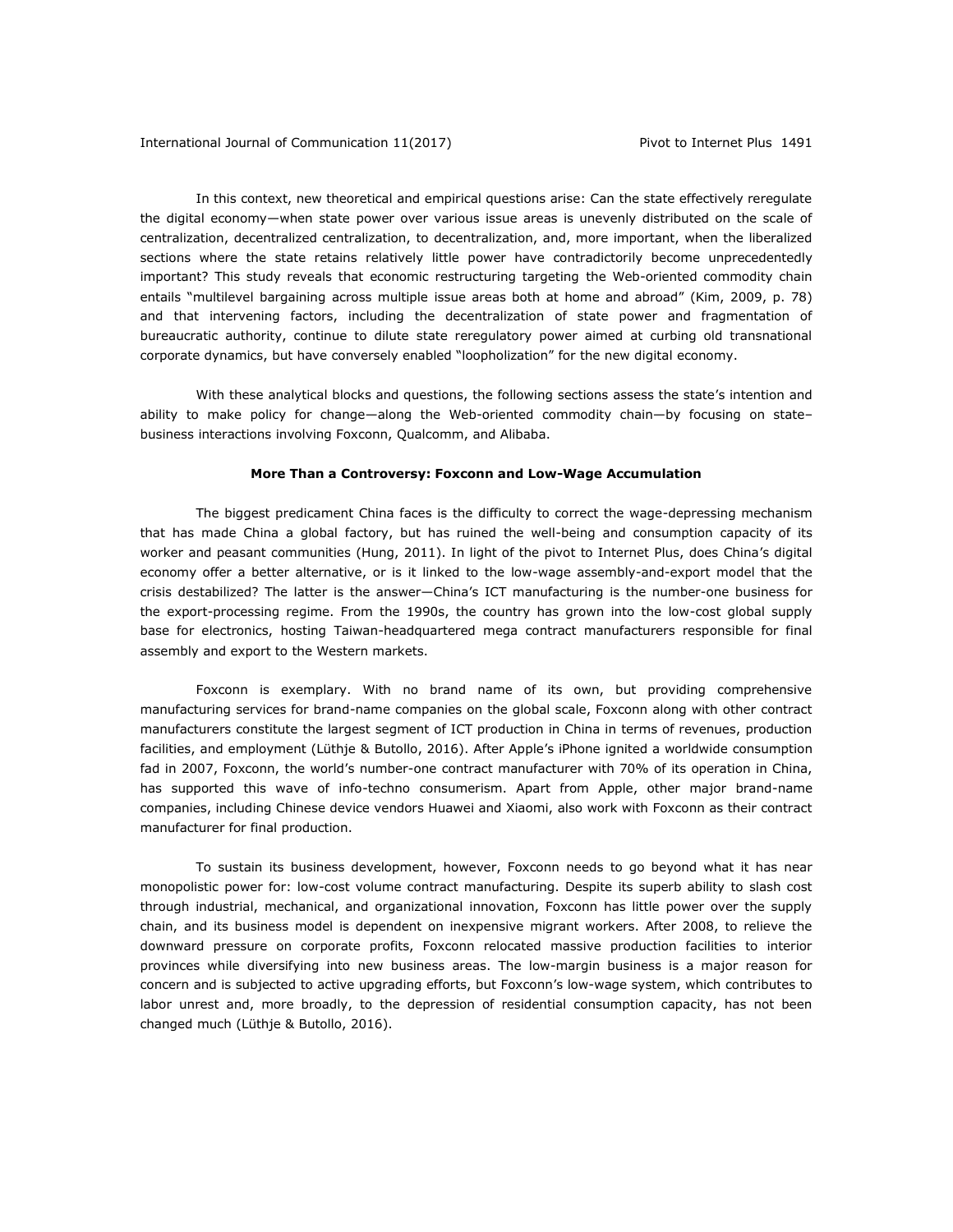The low-wage system, based on local minimum wages, derives partly from the decentralization of economic decision making. From 1993, labor administrative authorities had and continue to have the legal right to determine local standards of minimum wage, thereby causing systematic suppression of labor compensation in the rush to attract foreign industrial capital (Bao, 2010). After 2008, as a gesture of economic restructuring, local governments raised the minimum wage, but no place had it close to 40% of the urban residential income (Q. Q. Zhang & Li, 2013). Without excessive overtime, the minimum wage rarely meets the living wage standard. But export-processing enterprises use it as the default standard for base pay, forcing workers to "willingly" accept overtime work (Qi, 2015). As a result, excessive working hours were and continue to be a hallmark feature of the repressive wage system (Lüthje & Butollo, 2016). Proposals submitted to the People's Congress from 2010 to 2015 expose the widespread persistence of excessive and unpaid overtime (Financial and Economic Affairs Committee, 2012, 2014; H. L. Lu, Shen, & Pan, 2012).

The call for economic restructuring did encourage critical reflections on the low-wage mode of accumulation, especially the excessive overtime practice. The All-China Federation of Trade Unions (ACFTU) was unusually vocal. In 2015, Guo Jun, ACFTU party secretary, criticized Foxconn for its unlawful overtime as causing suicides among workers. This comment pushed Foxconn back into the spotlight after the series of worker suicides in 2010. The corporate giant reacted bluntly, ridiculing Guo for never making an onsite investigation. As a mass organization under the party leadership, the ACFTU has neither legal rights to organize strikes nor administrative power to impose business-related approval or penalty and thus is crippled to defend the interests of labor. Echoing the decision of the 18th Party Congress in 2012 to rule the country by law, the ACFTU (2015) declared its intention to use legal means to improve union work, specifically to use "media exposure and public condemnation" (para. 10) as a method of law enforcement. Guo's move reflected this new strategy.

But the brief media attention the ACFTU managed to stir up was far from enough for altering its weak institutional position overpowered by decentralized state–corporate alliances. Although the ACFTU—a weak hierarchical national organization—has deliberately decentralized its operation to encourage primarily firm-level collective bargaining over wages with management (Friedman & Kuruvilla, 2015), the labor law has not made this mechanism an ironclad requirement, giving leeway for disobeying management (X. Y. Chen & Shen, 2015a, 2015b; Financial and Economic Affairs Committee, 2015). Moreover, the bargaining is supposed to be nonadversarial, leaving the final collective contract an agreement between the local government and the management (Zheng, 2009). With little power to overrule local authorities, the ACFTU was and continues to be a weak watchdog mired in decentralized labor relations, unable to ensure industrywide or nationwide wage increases in step with economic growth as promised by the government's restructuring scheme.

If progressive labor-law reforms represent an increase in centralization, local authorities are still responsible for law enforcement in a decentralized fashion. But local officials lack incentives to correct widespread substandard practices, especially if law compliance would add costs to local businesses; besides, their punitive methods limited to warnings and fines are insufficient to overcome the corporate incentives for noncompliance (Zheng, 2009). Given the nodal position labor administrative authorities occupy in law enforcement, the 18th Party Congress emphasized strengthening such grassroots capacity.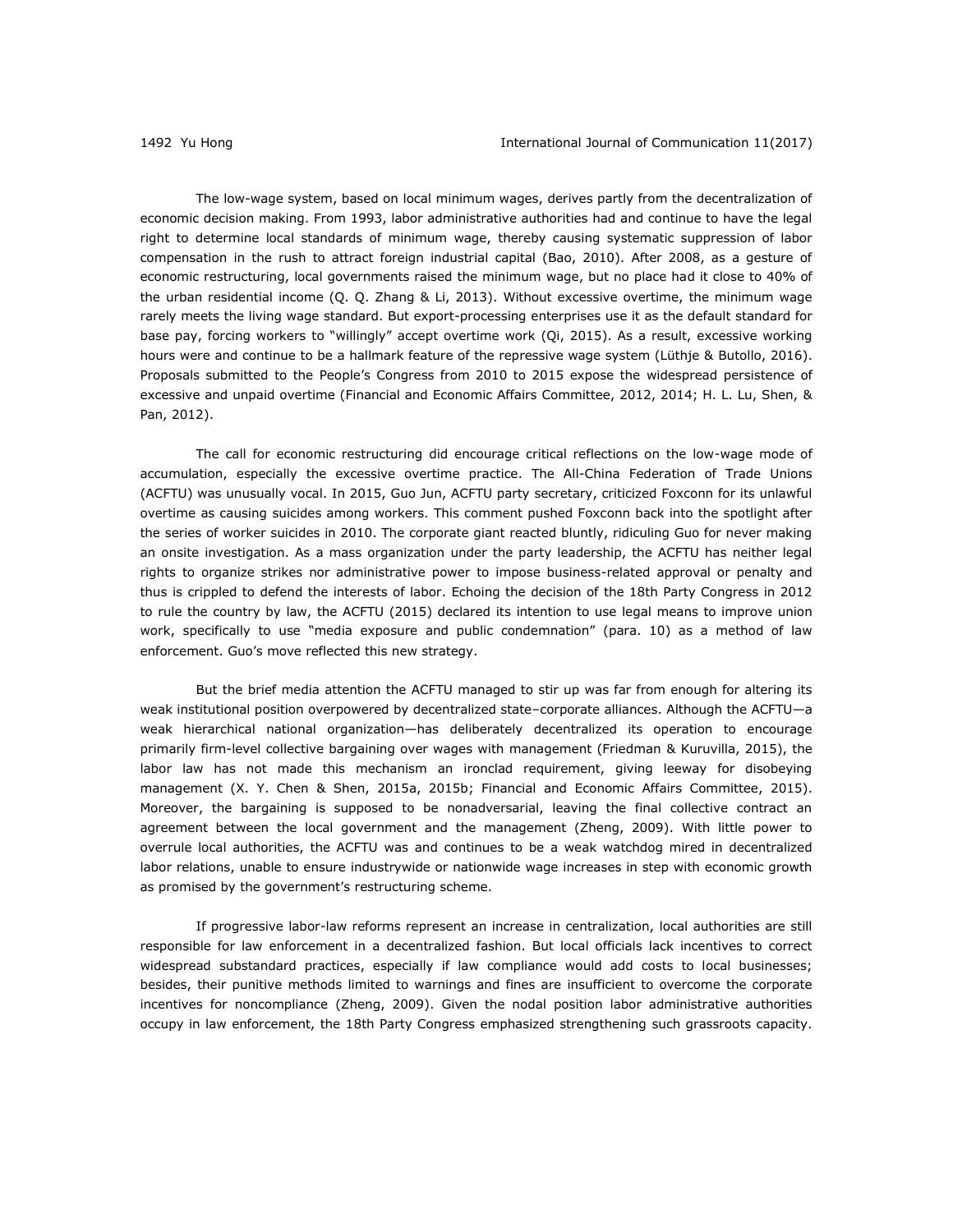By July 2014, 28 provinces had passed workplace inspection regulations. The Chongqing regulation effective in January 2015, for example, requires labor-intensive enterprises to keep records of employees' regular and extra working hours and instructs them to set up procedures for whistleblowing (B. Yang, 2014). Such decentralized regulatory mechanisms are a positive development, but short of raising minimum wage—across the industry and its various locations in the country—they are likely to have limited effectiveness. In October 2014, intensified production but reduced overtime led Foxconn workers in Chongqing to go on strike (Luk & Wong, 2014), where the minimum wage standard rose to 1,250 yuan per month (\$198), but still fell far below the monthly urban residential income of 3,700 yuan (\$587).

With Foxconn occupying a nodal position in the mobile Internet ecosystem and, thereby, having inserted China into the low-wage assembly division of labor in the global production network, this case of public dispute with the ACFTU illustrates that in the device assembly section of China's digital economy, policy and institutional transformation necessary for economic restructuring, especially for empowering digital labor and breaking up the low-wage system so as to raise residential income and consumption capacity, is lagging behind transnational corporate moves. One can even make an educated guess that the further spread and elevation of the digital economy encouraged by the state during the economic restructuring are likely to reinforce and expand the low-wage model.

# **Taming Foreign Internet Provider Tigers: A Wrist Slap on Qualcomm**

Dependence on foreign technology is another malaise the Chinese economy suffers from, and China's digital economy is not exempt. While China's forceful technonationalist measures have heightened Western concerns, the following case of Qualcomm qualifies the prevailing analysis by illustrating serious limitations of statist technonationalism.

In the assignment of turning China into a global economic leader, the mobile Internet stands out because its deployment is a prerequisite for cultivating next-generation innovation, consumption, and entrepreneurship. However, making headway in the mobile Internet ecosystems is no easy task. In the age of "platform imperialism" (Jin, 2015), layers of platforms on which services and software operate have become the new gateways to the presumably boundless Web (Gehl, 2010). The popularity of the iPhone, for example, channels a huge number of global users to Apple's application store. As noted by the Ministry of Industry and Information Technology (MIIT, 2014b), pocketsize devices with computer functionalities have become "an important carrier for convergence technology, a key gateway to Internet services, and an important platform for innovation" (para. 3).

This new mobile-Internet ecosystem has amplified China's technological deficit. Sourcing chips from Qualcomm, Samsung, MediaTek, and Huawei, China is the largest device production base, which produced, in 2013, 1.5 billion units of cellphones or 81.1% of the global total. Although 31.6% of the total output or 461 million units carried Chinese brands, profit was below zero when all Chinese makers were taken into account because of systematic dependence on imported components, especially chips (MIIT, 2014c; Sun, 2015). If dependence on foreign chips is a major hurdle for domestic handset makers, it is even a bigger risk for the Chinese economy in the age of cloud computing and the Internet of things—as chips are built into all sorts of operation. As the major buyer of chips, China-based companies of all kinds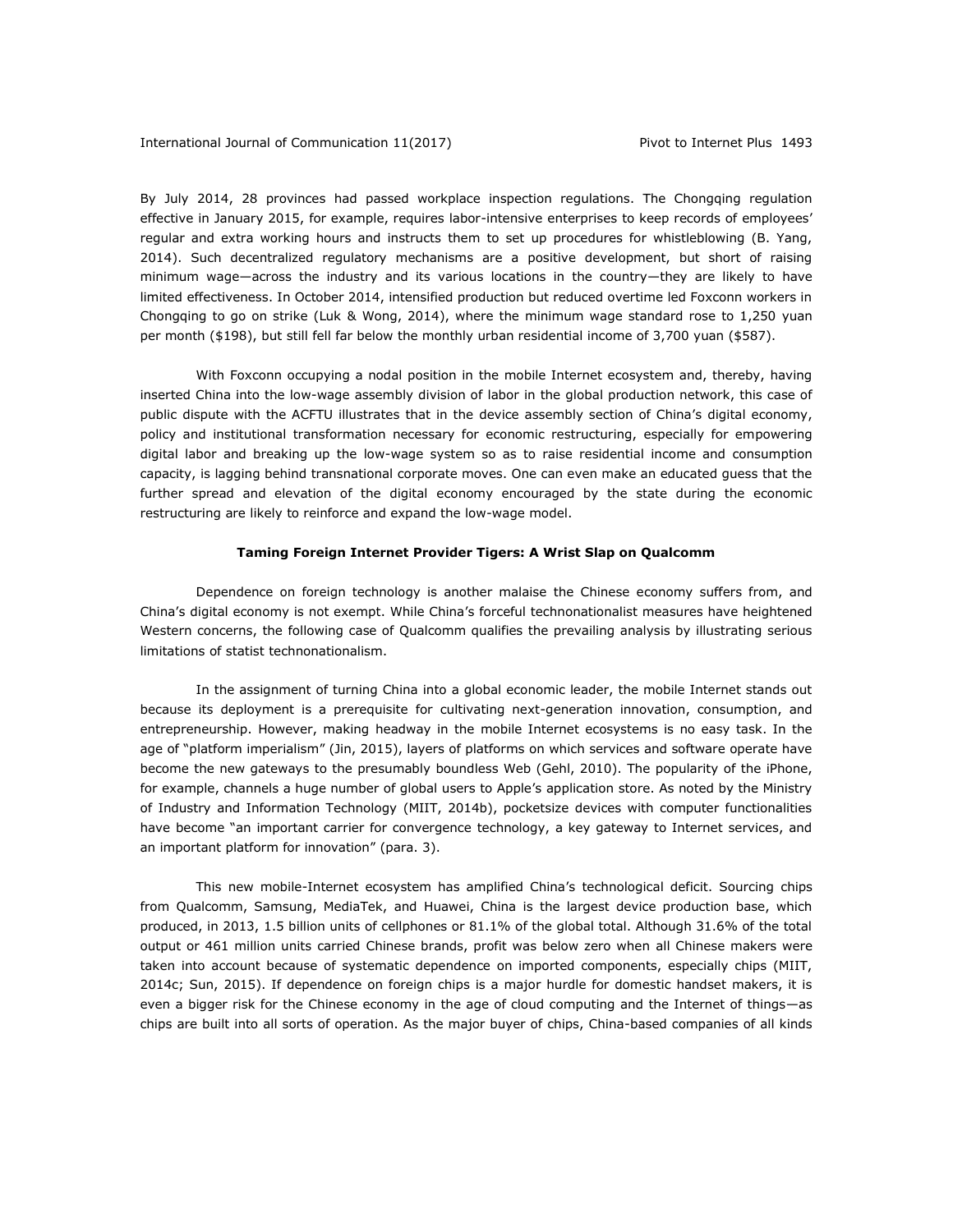procured nearly 50% of the global output (Sun, 2015), spending \$232 billion in 2013 on semiconductor imports and making semiconductors the biggest item for importation (Mozur & Hardy, 2015).

Qualcomm, the largest chipmaker for smartphones and tablets, is a linchpin in this industrial landscape. The company entered China after the United States pressed China during the World Trade Organization negotiation into adopting the company's second-generation (2G) mobile communications standard, CDMA, an alternative to the Europe-backed standard GSM. In the 2G era, this Qualcommbacked standard was peripheral. Still, entry into China benefited Qualcomm with revenue from equipment and handset sales in China and from a network of equipment manufacturers that licensed the CDMA technology. Holding 4,800 patents as of 2006, Qualcomm has a business model of licensing its technology portfolios for royalties while selling chips directly to handset makers (Balint, 2006).

The transition to 3G mobile networks, however, centralizes Qualcomm in the explosively growing mobile Internet ecosystem. All 3G standards have CDMA components, enabling Qualcomm to seek royalties on all 3G handsets no matter whether they use the company's chips or not. WCDMA, for example, uses a smaller percentage of Qualcomm's patents than CDMA does, but Qualcomm still charges the same rate (Balint, 2006). China Unicom, the Chinese operator with the WCDMA license, used Qualcomm processors in 65% of its phones (Chokkapan, 2013). As for the dominant telecom operator, China Mobile, its take-up of TD-SCDMA, the China-only 3G standard, substantially reduced Qualcomm's revenue, but not for long. Because TD-SCDMA is an awkward technology, major stakeholders, including China Mobile, were eager to pass it. In December 2013, only five years after having issued the 3G operational licenses, the MIIT issued 4G licenses. Having made 4G handset chips available two years earlier than Chinese counterparts, Qualcomm reinstated itself to dominance, holding 65% of the worldwide 4G liquid crystal display market in 2015 (ABI Research, 2016; B. L. Chen, 2014).

Qualcomm's dominance, however, triggered a technoeconomic nationalist assault. In December 2013 when the MIIT was about to issue 4G licenses, the National Development and Reform Commission (NDRC) put Qualcomm under an antitrust investigation. In 2014, the industrial alliance of domestic handset makers reported Qualcomm's anticompetition practices to the NDRC, specifying detrimental effects on the domestic industry. To remove a source of uncertainty, Qualcomm reached a settlement in 2015 by paying a \$975 million fine. Under the settlement, it offered special packages of 3G and 4G essential patents to Chinese device markers at lower rates than the original bundled package. In addition, it agreed to collect royalties based on 65% of the phone's selling price instead of the whole wholesale price as it does in the rest of world (Randewich & Miller, 2015).

Unlike the ACFTU, the NDRC is a tremendously powerful comprehensive bureau, coordinating a wide range of functions pertaining to development. More important, this macro-level planning and supervisory power is augmented by micro-level authority to scrutinize individual firms. The passage of the Antitrust Law in 2008 gives the NDRC, along with the Ministry of Commerce (MOC) and the State Administration for Industry and Commerce (SAIC), administrative power to enforce the law. Since being enacted, the law has put Microsoft, Japanese auto part vendors, and South Korean liquid crystal display panel vendors under scrutiny ("China makes anti-trust thrusts," 2014). Qualcomm paid the largest fine of the kind so far.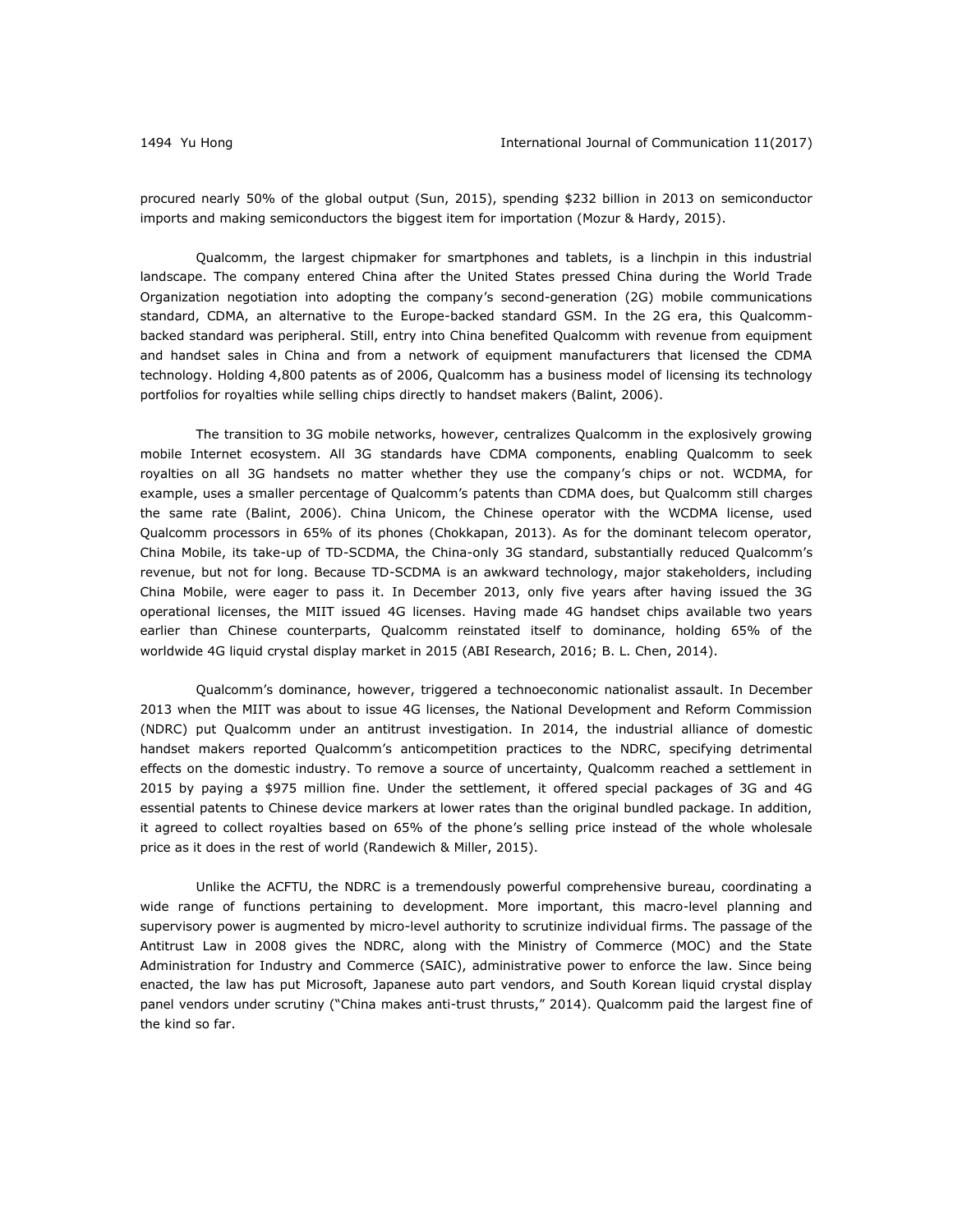Notably, although the NDRC flexed its augmented regulatory muscle against this foreign corporate giant, it still left the company's business model intact (Clark, 2015). Qualcomm saw this settlement as a stepping-stone toward full participation in the Chinese market, although the settlement benefited Chinese handset makers and although Qualcomm has faced serious challenges in the wireless market. The outcome therefore reveals a dilemma the economic restructuring, especially its technonationalist efforts, faces: The state's harsh stances toward global Internet provider (IP) giants can hardly undercut their heavy participation in China's mobile Internet industry or in the economy at large because Chinese telecom operators and Chinese brand-name vendors all have huge demand for Qualcomm chips to ramp up advanced services and products. The lenient approach also reflects China's plan to use intellectual property rights to build an "innovation-driven nation," a pledge made at the 2006 National Science and Technology Conference. Since 2008, the Chinese state has stepped up IP regulations to support new technology-instigated industries (State Council, 2008, 2012).

If the Antitrust Law empowering central bureaus to constrain IP-based transnational corporate power is an increase of regulatory centralization intended ultimately to enhance the technological bargaining position of China's digital capitalism, the deep entanglement of the Chinese mobile Internet ecosystem with transnational commodity chains, and state policies intended to create a larger IP ownership base, all circumscribe the exercise of such power.

# **Mainstreaming Alibaba: Legal Localism and Ownership Transnationalism**

Driven by externally oriented circuits of accumulation, the Chinese economy lacks commanding business models. For the sake of economic restructuring, the Web 2.0 economy gives the country a chance to spearhead demand-driven business innovation. Nonetheless, because Web 2.0 thrives on foreign financial and portfolio capital, on the one hand, and on the preexisting counterfeiting industrial base, on the other, the state faces regulatory dilemmas when it encourages Web 2.0 to permeate industry, commerce, and social life. The following case of Alibaba illustrates the state's unwarranted attempt to gain command when unleashing cyber corporate power. Ultimately, state-power decentralization and fragmentation allow loopholes for the new digital economy. Again, I start with a brief history.

China's Web is unique because of its largest user base. As of 2014, Internet users were 632 million (China Internet Network Information Center, 2014). This huge user base provides fertile ground for cyber startups. China is unique also because private or shareholding Web companies have dominated the Chinese cyberspace, striking a sharp contrast with the rest of the world where Silicon Valley-originated intermediaries prevail. As of 2014, China boasted 16 websites in the top-100 global site ranking, trailing behind the United States with 52 websites and eclipsing the distant third-tier group of Japan and Russia with five websites from each country (Jin, 2015).

Although the Great Firewall and market restriction shield Chinese Web companies from direct competition from Silicon Valley, Chinese companies tap into the same pool of financial resources as their U.S. counterparts. Back in the mid-1990s when the Web economy just took off, the Chinese authority regarded Web activities as an extension of telecom services and thus resisted the investment hype on Wall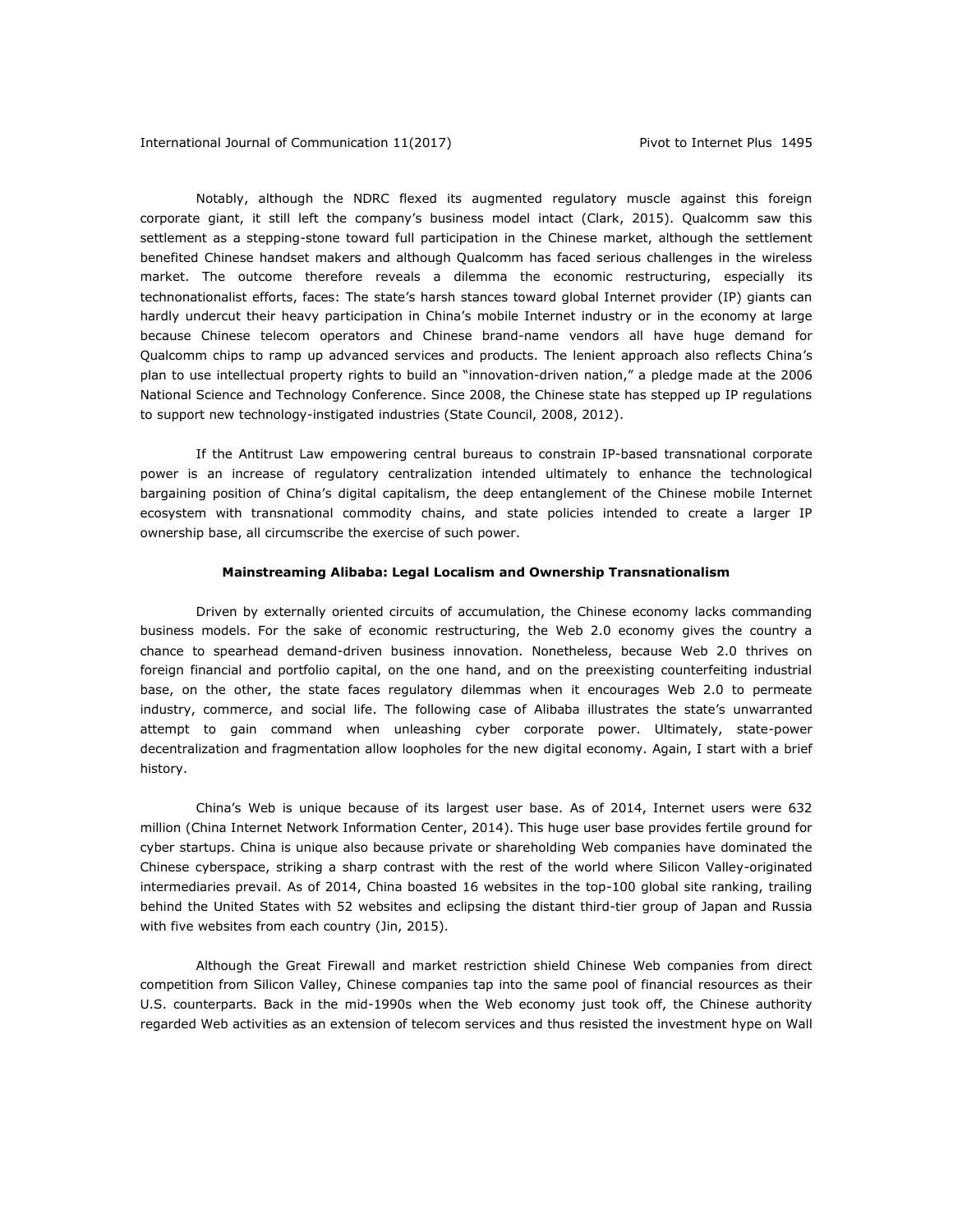Street. Web companies could hardly get investment from state banks, thus turning to overseas venture capital. Between 1999 and 2013, venture capital and private equity funds invested more than 200 billion yuan in China's Web economy—having given Softbank and Yaboo a combined 57% of stock ownership of Alibaba, a few American venture capital firms 55% of Baidu, and Naspers 38% of Tencent, all prior to their initial public listings (Barboza, 2014; MIIT, 2014a). By condoning the overflow of global financial capital above the legal cutoff, the state has implicitly supported the ramp-up of the Chinese corporate-run cyberspace.

### *Intermediary Liability: Legalizing Local Protection*

Alibaba spearheaded turning the Internet into a marketplace. Its founder Jack Ma "foresaw a new group of Internet users, namely 'Net businesses,' taking over the dominant role from user groups that were typically called 'Net people' and 'Net friends'" (Liu & Avery, 2009, p. 68). By providing platforms to numerous retailers, wholesale suppliers, and even individual entrepreneurs, Alibaba has drummed up an e-commerce boom, both catering to the national need for job creation and tapping into participatory sentiments of consumerism. Celebrated as a catalyst for economic restructuring, Alibaba nonetheless reinforces many symptoms of China's old growth model, including counterfeiting.

Although deemed as unprecedented for growing up in a "state-controlled China" and then becoming part of "business folklore at the epicenter of global capitalism" (Kehoe, 2014, para. 5), Alibaba faced a domestic crisis after its historical IPO on the New York Stock Exchange in 2014. In early 2015, the SAIC posted online a white paper, alleging the company's Taobao Marketplace for selling counterfeit products. This white paper was based on memos from an earlier meeting between Alibaba executives and an inspection team made up of SAIC officials from Beijing, Jiangsu, Shandong, Guangdong, and Fujian (Xing, 2015).

Counterfeiting is rampant in China. To combat diffused counterfeiting activities in the offline world, the SAIC mobilizes its local bureaus to raid production and commercial sites and to impose fines (Mertha, 2005b). In the online world, however, the legal liability of cyber intermediaries is undefined. Proposals submitted to the People's Congress illustrate that as the Internet is becoming a marketplace for the economy, policy makers are on the fast track to institute a legal and regulatory framework (Financial and Economic Affairs Committee, 2014, 2015). But none of the regulations issued by central authorities specify the parameter of legal liability for e-commerce intermediaries (MOC, 2014; SAIC, 2014). In the case of Alibaba, the Zhejiang Provincial Bureau of the SAIC—in a hierarchical structure of decentralized centralization—has territorial jurisdiction, but lacks economic incentive or political clout to punish the ecommerce giant (Xing, 2015).

At stake is the legitimacy of Alibaba in the global financial network. The fact that the warning had not been released prior to the IPO could have caused Alibaba overseas litigations. The company hit back swiftly, accusing the national authority of regulatory misconduct. On the following day, the Xinhua News Agency published an opinion piece (as cited in Shih, 2015, para. 24), warning the e-commerce giant to stop "bullying others" while criticizing the SAIC for having failed to release its findings earlier. Industrial pundits read this semiofficial statement as a prelude to punishment of Alibaba, which nonetheless would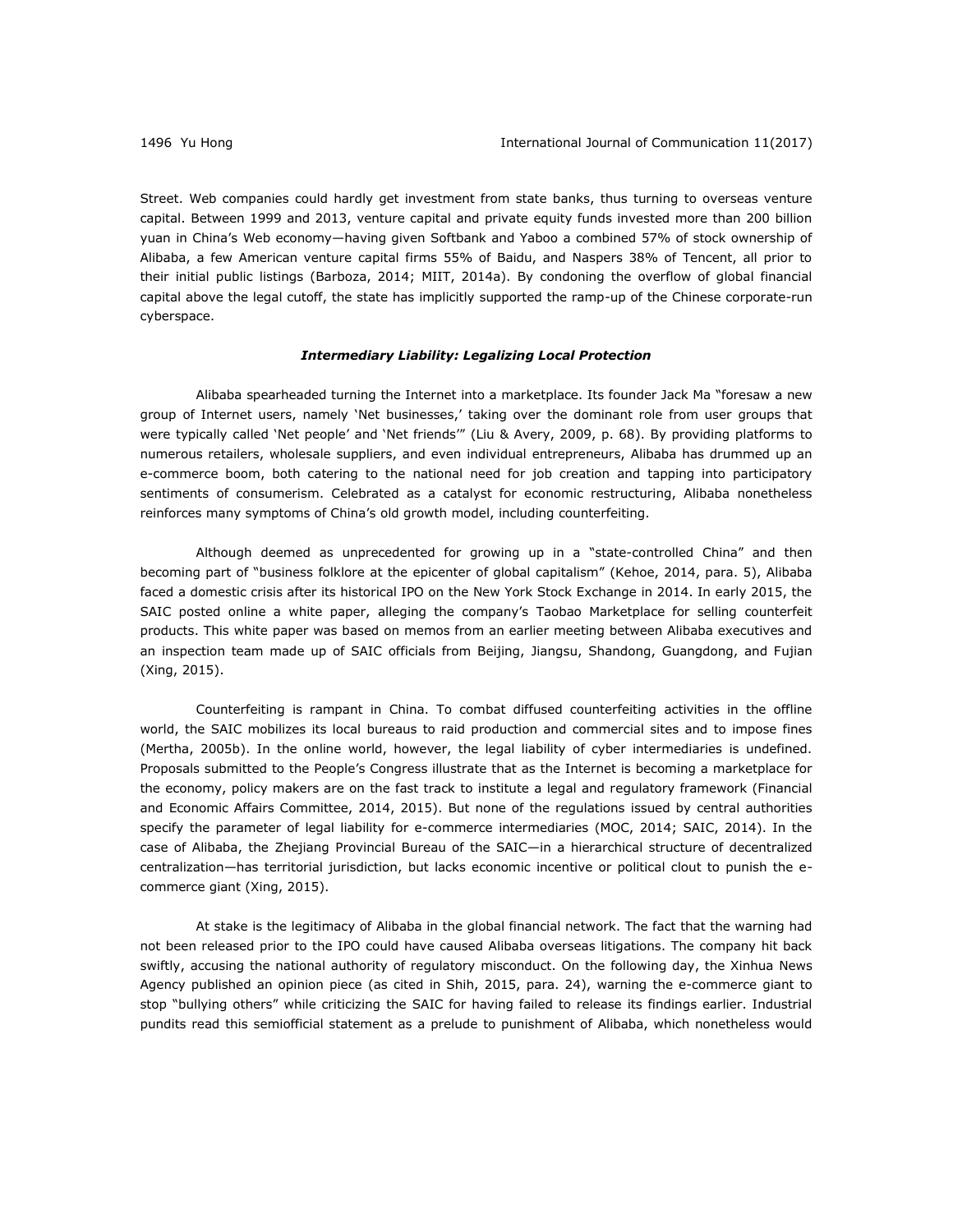be conducted in a more discreet fashion (Shih, 2015, para. 24). To protect Alibaba's access to global financial capital, the SAIC later retracted its allegation, announcing that the white paper has no legal power.

Meanwhile, local protectionism was underway through legal means. In 2015, the Hangzhou Municipal Government (2015) in Zhejiang passed the by far most comprehensive regulation for ecommerce providers. The local rule affirms its territorial jurisdiction over e-commerce providers headquartered in the city despite the networked nature of e-commerce. It requires e-commerce companies to register and oversee retailers and wholesalers using the proprietary online systems. It also stipulates that e-commerce providers must establish an in-house procedure to protect intellectual property rights. By and large, however, this is a cyber-business-friendly regulation. It does not place any legal liability on e-commerce providers if an intellectual property rights breach happens; knowingly allowing unlicensed business entities to make sales only causes a fine of no more than 30,000 yuan. In fact, putting Alibaba in one single municipal jurisdiction, rather than under the national authority, is likely to reduce regulatory scrutiny and legal liability it would face otherwise.

# *Internet Plus: Normalizing Ambiguous Corporate Nationality*

Access to global financial capital is conducive to the concentration of cyber business to a few platforms. Whether for information search, social interaction, video streaming, or e-commerce, market concentration has characterized each of the major categories of Web-based information services. The wellknown BAT league (i.e., Baidu, Alibaba, and Tencent) made a flurry of mergers and acquisitions after 2008. By buying into each other's stronghold, they have gained increasingly similar portfolios. However, because of the difficulty to access sufficient capital from China's banking system or from its underdeveloped bond market, these companies and many others have deepened their reliance on foreign investors—by listing on non-Chinese exchanges—to keep their businesses growing (Rosier, 2014).

Alibaba has also led the efforts to expand online influence offline and to fortify its position as the middleman for cyber trade. It has applications for social networking, payment service, personal transportation, e-hospital, mobile gaming, online video, sports merchandise, retailing, and app search (Horn, 2014). In the health market, for example, it has a shareholding company to provide cloud-based information services for patients and to sell prescription drugs online. In the automobile market, Alibaba teamed up with the Shanghai Automotive Industry Corporation to develop Web-connected cars. As Jack Ma indicated, despite overblown market valuation, cyber companies often have a singular stream of revenue and, as a result, may not have a sustainable business life. How to build a symbiotic relationship with traditional sectors, which are often state-dominated and heavily regulated, is a lesson cyber companies need to learn (X. R. Zhang & Jiang, 2015). Alibaba is not alone. In 2014 when Alibaba spent \$17 billion on buying activities, Tencent spent \$7 billion, and Baidu \$1.5 billion (F. Wen, 2015). Notably, the Internet Plus policy affirmatively fueled this competitive expansion, making unfettered access to global financial capital an all-time importance.

Corporate nationality grows into a sensitive issue, however. Exemplified by Alibaba, Chinese cyber companies set up Caribbean islands-based "variable interest entities" (VIEs), a kind of shell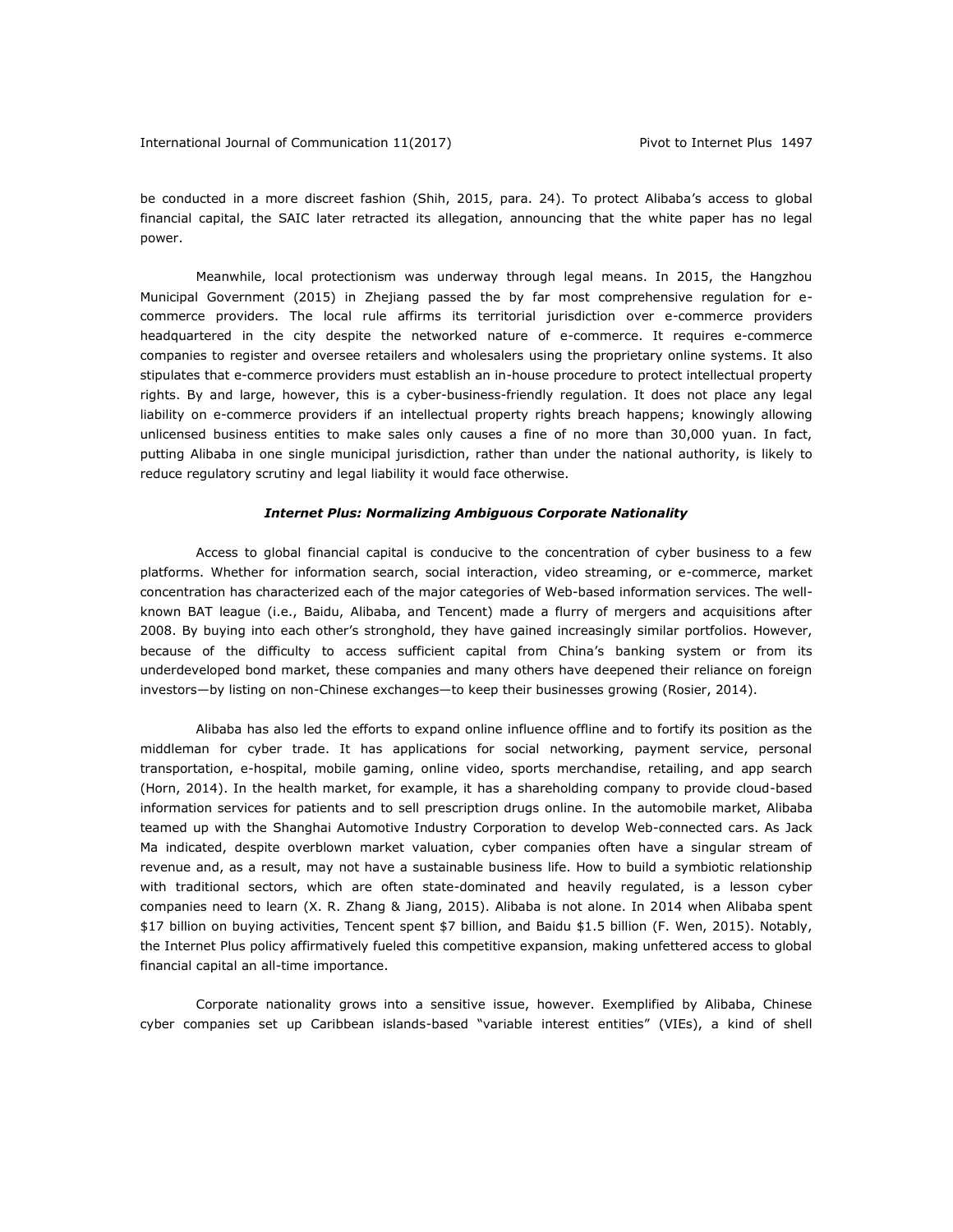company, to get around the regulatory restriction on foreign ownership in the Internet value-added market (Harwell, 2014). The transnational ownership structure subjects a company's acquisition of domestic assets to a national security review. So, while the state let cyber giants into the driver's seat for overhauling the economy, Web companies with the VIE structure paradoxically face investment barriers because of the competing national security mandate (Touzi Zhongguo, 2013).

Cyber entrepreneurs have gained remarkable political influence after 2010—with new membership in the People's Congress and the People's Political Consultative Conference. They pressed hard to ease the restriction, which has made a difference especially when the new administration sees cyber business as a beacon of hope for economic restructuring. In 2015, echoing the proposal made by the CEO of Tencent at the National People's Congress, Premier Li turned "Internet Plus" into a national policy mantra. To align the financial structure of cyber giants with national economic objectives, in 2015 the MOC put forth a foreign investment draft law. In light of the widespread existence of the VIE structure in restricted Internet-related business areas, the new law allows such companies to prove with supporting documents that Chinese partners have the actual control and thereby qualify them as Chinese companies so as to negate the national security mandate (MOC, 2015).

Although the new law has potential to accord cyber giants with national treatment and to legalize the overflow of transnational financial capital in restricted areas, the state in 2015 further removed the cap on foreign investment for e-commerce (MIIT, 2015). This latest move is likely to reduce the functional value of the VIE structure—and even help lodge accumulative capital flows in the Chinese territory. Intended to expand the cyber business section of China's digital capitalism, whether these fortuitous moves will give the state more command or turn the state more into a transnational capital's apparatus, however, is too early to tell.

### **Discussion and Conclusion**

The 2008 economic crisis with which China is trapped derived fundamentally from the stagnation tendency of global capitalism, especially the disconnection between the high efficiency of the economic system and the capped standard of livelihood for the majority of the world's population (Sprague & Ietto-Gillies, 2014). In this unbalanced economic dynamic, China has a significant share because the country aggregates a world-class export-processing capacity, but depresses the consumption capacity of its own people. The old model is denounced for future development, but how to move forward, specifically how to reform the well-entrenched dynamics and to build new drivers for economic growth, is contingent on strategic moves, social forces, and the linkages between the state and corporate forces.

Internet development in China has created a global impact, leading to deliberate changes in the state's national strategy. This manifests itself when the Internet and the digital economy it supports take up a central position in the economic restructuring, and when state actions intended for this vital realm are increasingly tied up with the broader goals of fixing structural illness on the one hand and creating new growth drivers on the other. The crosscutting and catalyzing role designated to the Internet and ICT industries means that the political economy of the digital economy is never so important. Given this unprecedented importance, this article has engaged the still unfolding economic restructuring—especially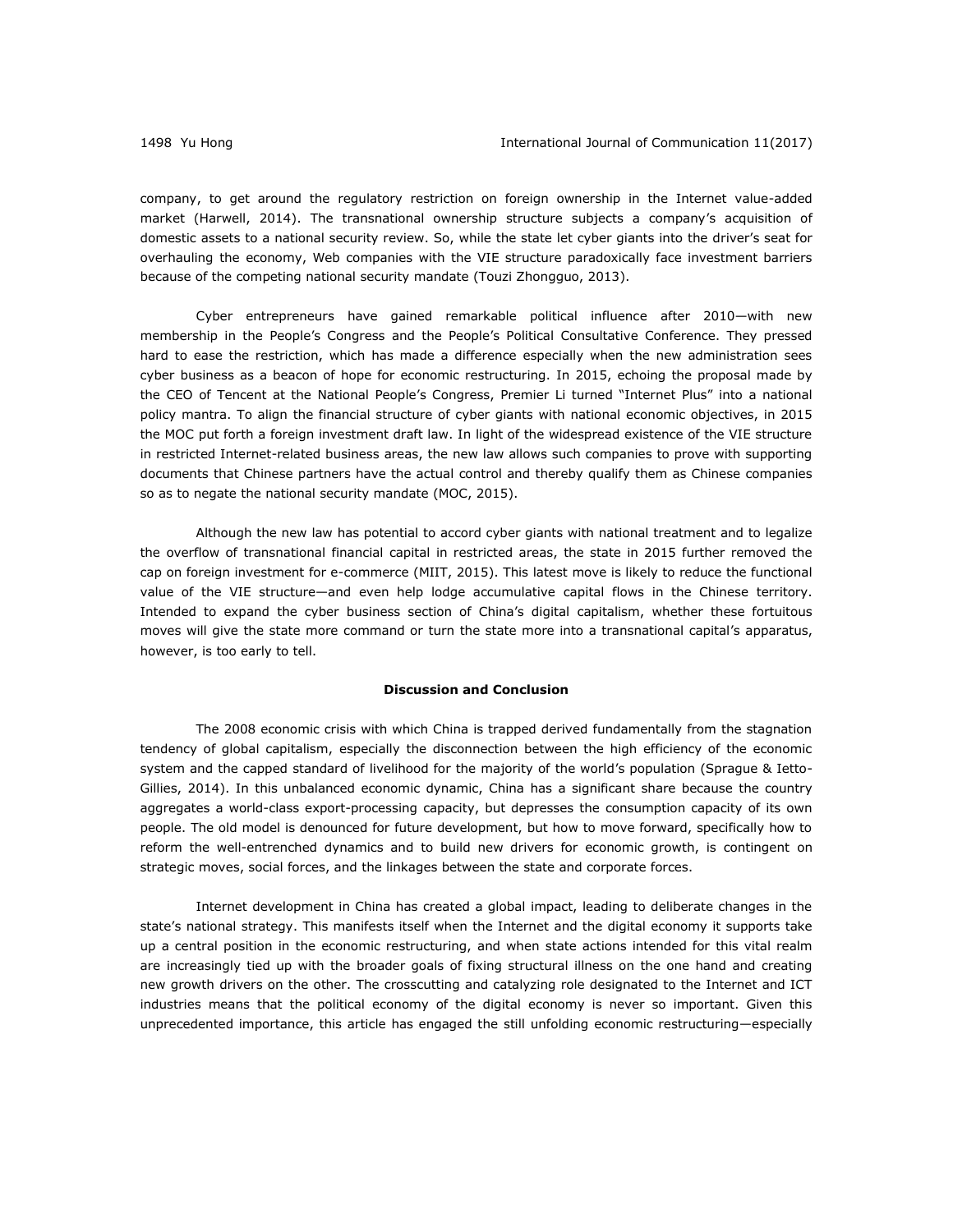in and around the digital economy—through three case studies, to explore the extent to which state power, still constrained or skewed by fragmentation and decentralization despite uneven degrees of centralization, can make policy for change in this critical realm.

Traversing major terrains from device assembly to technological innovation to cyber business, I have shown that Internet-related industries share many difficult problems with China's political economy and manifest different yet interrelated symptoms: dependence on the low-wage assembly regime, dependence on foreign technology, and a deep entanglement with foreign capital. Predicated on this political economy jointly shaped by the state and transnational corporate dynamics, the Internet Plus policy is likely to be a risky strategy.

But we also see that the state is acting to manage this political economy. In the name of economic restructuring, the new leadership has combined a strong commitment to the digital economy with overt willingness to punish leading enterprises. However, unlike what the dichotomous state–market framework prevailing in the Chinese Internet research indicates, the state is not a unitary entity and does not have a uniform relation with the digital economy either. Due to the state's modest centralization amid a complex globalized economy, intervening factors, including rivaling developmental imperatives, skewed grassroots institutional capacities, and a transnational corporate stratum with significantly enhanced domestic political influence, are creating scattered initiatives and uneven commitments in the increasingly vital digital realm.

The state's capacity to regulate varies along the commodity chain, depending on what is at stake for China and for the transnational business ecosystem—and on the relative positions of the corresponding supervisory entities in China's bureaucracy. As administrative power remains decentralized, the central state agencies that take action against corporate giants and the developmental pitfalls they represent often do not have real power, as in the case of the ACFTU and SAIC. They can hardly push through change when local authorities, which oversee a local political economy directly entangled with global dynamics, are out of alignment. Even when the acting agency has substantive power, as in the case of the NDRC, because foreign capital is so entrenched in local economies and in the commodity chain, and because the central authority wants to moor a transnational digital economy in China, state actions often end up reflecting local and corporate special interests. So, the state's ability to make effective policy for change is incoherent and restricted.

Ultimately, under the banner of Internet Plus, the state intends to forge an upgraded Chinese digital capitalism. This article sheds light on the contingency the state faces in saddling and yoking this dynamic economic sphere to its preference. The state's agenda to expand the cyber business section, and the fact that private cyber giants control powerful Web 2.0 business models and have gained considerable political influence, have parlayed into a cyber-business-friendly legal and regulatory approach—through local or departmental loopholes. As exemplified by the case of Alibaba, despite the state's restriction on foreign investment and operation, the widespread VIE arrangement has created a transnational circuit of capital, enabling the transnational financial community to feed on China's explosively growing Web 2.0 business. Unable to sever this conduit to global capital, the state is altering its own investment policy at the expense of its own security mandate.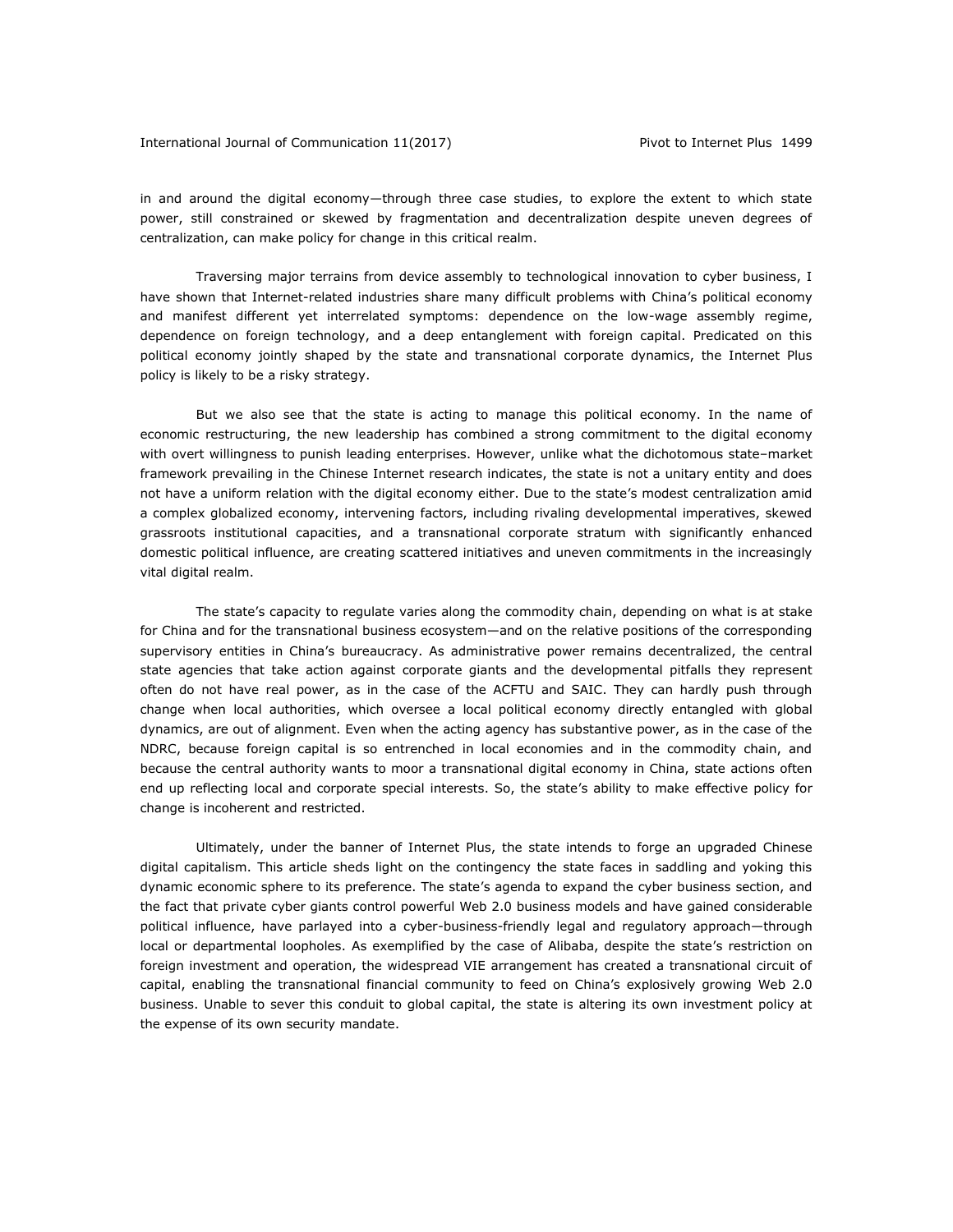As China's communications gain strength, scholars are prompted to discuss their global impact. The nature of the impact is predicated on the politics of the economic restructuring concerned primarily with industrial and business modernization and with bettering China's position in the hierarchical structure of global capitalism. Under the banner of Internet Plus, the state is buttressing China's digital capitalism, especially its cyber business prowess, but the issue of empowering digital labor and stimulating domestic consumption seems to have taken a back seat. Overall, although creating friction, state actions collude with corporate interests on making the Internet an omnipresent vehicle of accumulation and enlisting private and transnational capital as stakeholders—while continuing to offload the majority of socioeconomic costs to Chinese labor.

# **References**

- ABI Research. (2016, February 19). ABI Research reports Qualcomm maintains clear leadership in the LTE baseband market with 65% share but faces mounting captive market competition. *PR Newswire*. Retrieved from [http://www.prnewswire.com/news-releases/abi-research-reports-qualcomm](http://www.prnewswire.com/news-releases/abi-research-reports-qualcomm-maintains-clear-leadership-in-the-lte-baseband-market-with-65-share-but-faces-mounting-captive-market-competition-300222968.html)[maintains-clear-leadership-in-the-lte-baseband-market-with-65-share-but-faces-mounting](http://www.prnewswire.com/news-releases/abi-research-reports-qualcomm-maintains-clear-leadership-in-the-lte-baseband-market-with-65-share-but-faces-mounting-captive-market-competition-300222968.html)[captive-market-competition-300222968.html](http://www.prnewswire.com/news-releases/abi-research-reports-qualcomm-maintains-clear-leadership-in-the-lte-baseband-market-with-65-share-but-faces-mounting-captive-market-competition-300222968.html)
- ACFTU (All-China Federation of Trade Unions). (2015, February 2). ACFTU on the implementation of the spirit of the Fourth Plenary Session of the 18th Party Congress to vigorously promote the rule of law in the work of trade unions. *Workers' Daily*. Retrieved from [http://ghpf.acftu.org/art/2015/2/2/art\\_102\\_71609.html](http://ghpf.acftu.org/art/2015/2/2/art_102_71609.html)
- Balint, K. (2006, July 30). The battle over 3G technology is creating bitter rivals. *The San Diego Union-Tribune*. Retrieved from [http://legacy.utsandiego.com/uniontrib/20060730/](http://legacy.utsandiego.com/uniontrib/20060730/%0bnews_mz1b30battle.html) [news\\_mz1b30battle.html](http://legacy.utsandiego.com/uniontrib/20060730/%0bnews_mz1b30battle.html)
- Bao, H. (2010). Analysis of our country's minimum wage operational models. *Shang Ye Shi Dai*, *4*, 52‒53. doi:10.3969/j.issn.1002-5863.2010.04.026
- Barboza, D. (2014, May 9). Red-hot Web in China richly rewards foreign investors. *The New York Times*. Retrieved from [http://libproxy.usc.edu/login?url=http://search.proquest](http://libproxy.usc.edu/login?url=http://search.proquest%0b.com.libproxy2.usc.edu/docview/1522640936?accountid=14749) [.com.libproxy2.usc.edu/docview/1522640936?accountid=14749](http://libproxy.usc.edu/login?url=http://search.proquest%0b.com.libproxy2.usc.edu/docview/1522640936?accountid=14749)
- Chen, B. L. (2014, September 17). Disputes over whereabouts of national semiconductor funds worth billions. *21 Century Business Herald*. Retrieved from <http://it.sohu.com/20140917/n404378526.shtml>
- Chen, X. Y., & Shen, G. (2015a, March 4). 20 years-old labor law, time for revision. *Workers' Daily*, p. 2.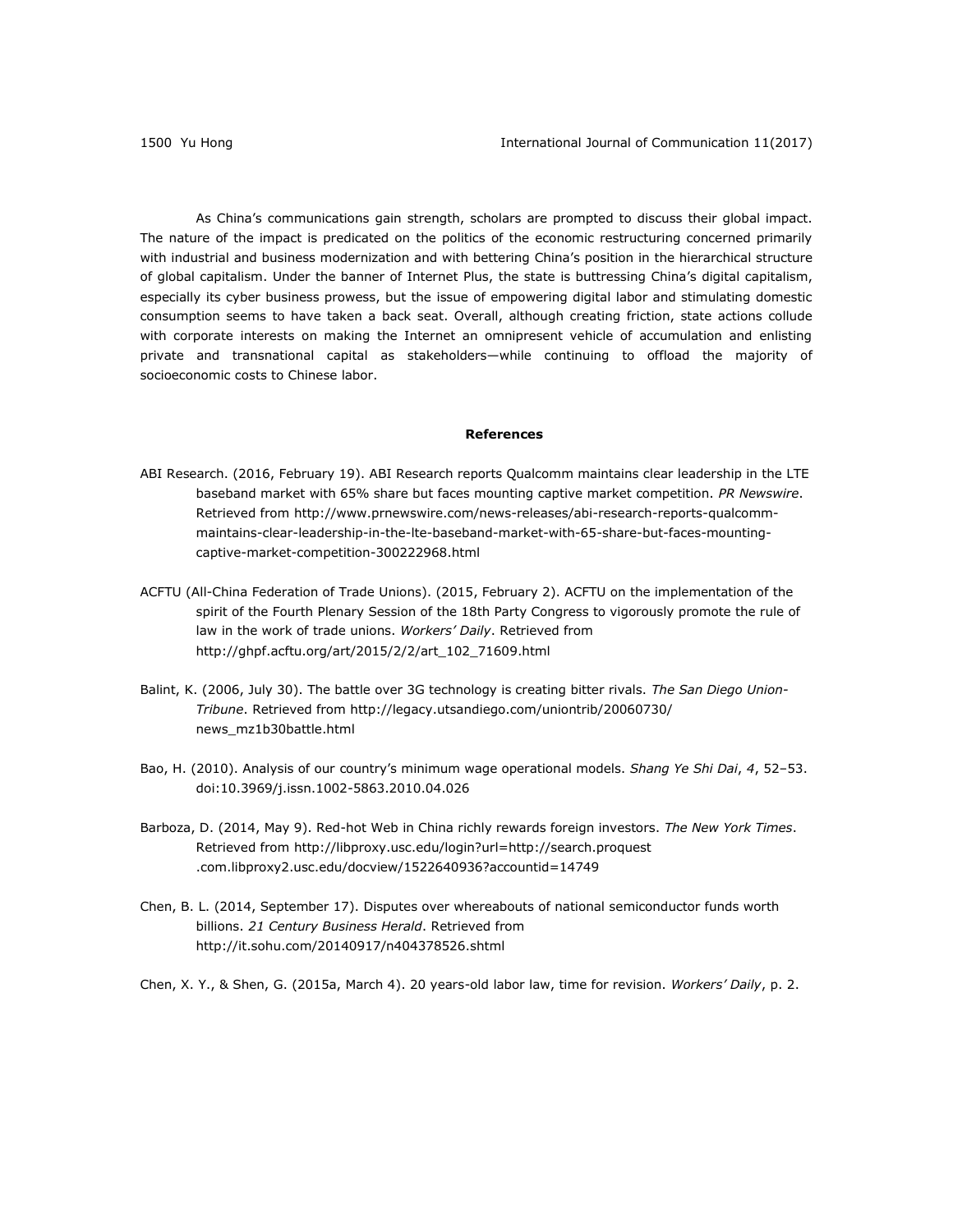- Chen, X. Y., & Shen, G. (2015b, March 9). Legislation: Empower employees to negotiate with bosses. *Workers' Daily*, p. 2.
- China Internet Network Information Center. (2014). *Statistical report on Internet development in China*. Retrieved from [http://www.cnnic.cn/hlwfzyj/hlwxzbg/hlwtjbg/201407/](http://www.cnnic.cn/hlwfzyj/hlwxzbg/hlwtjbg/201407/%0bP020140721507223212132.pdf) [P020140721507223212132.pdf](http://www.cnnic.cn/hlwfzyj/hlwxzbg/hlwtjbg/201407/%0bP020140721507223212132.pdf)
- China makes anti-trust thrusts in 2014. (2014). *Xinhua News*. Retrieved from <http://news.cn/fortune/gsbd/84.htm>
- Chinese Communist Party Central Committee. (2010). CCP Central Committee on the 12th national economic and social development five-year plan. Retrieved from [http://news.xinhuanet.com/politics/2010-10/27/c\\_12708501.htm](http://news.xinhuanet.com/politics/2010-10/27/c_12708501.htm)
- Chinese Communist Party Central Committee. (2015). CCP Central Committee on the 13th national economic and social development five-year plan. Retrieved from [http://news.xinhuanet.com/fortune/2015-11/03/c\\_1117027676.htm](http://news.xinhuanet.com/fortune/2015-11/03/c_1117027676.htm)
- Chokkapan. (2013, June 28). Mediatek, Spreadtrum surge in China market; Qualcomm dips 2013. Retrieved from<http://www.ciol.com/mediatek-spreadtrum-surge-china-market-qualcomm-dips/>
- Clark, D. (2015, February 10). Qualcomm to pay \$975 million antitrust fine to China. *The Wall Street Journal*. Retrieved from<http://www.wsj.com/articles/qualcomm-settles-china-probe-1423518143>
- Financial and Economic Affairs Committee. (2012). *Deliberation report on the motions made by representatives at the fifth annual meeting of the 11th National People's Congress that the chairman council requests for deliberation*. Retrieved fro[m http://www.npc.gov.cn/](http://www.npc.gov.cn/%0bwxzl/gongbao/2013-02/25/content_1790842.htm) [wxzl/gongbao/2013-02/25/content\\_1790842.htm](http://www.npc.gov.cn/%0bwxzl/gongbao/2013-02/25/content_1790842.htm)
- Financial and Economic Affairs Committee. (2014). *Deliberation report on the motions made by representatives at the second annual meeting of the 12th National People's Congress that the chairman council requests for deliberation*. Retrieved fro[m http://lianghui.people.com.cn/](http://lianghui.people.com.cn/%0b2014npc/n/2014/0313/c376088-24619256.html) [2014npc/n/2014/0313/c376088-24619256.html](http://lianghui.people.com.cn/%0b2014npc/n/2014/0313/c376088-24619256.html)
- Financial and Economic Affairs Committee. (2015). *Deliberation report on the motions made by representatives at the third annual meeting of the 12th National People's Congress that the chairman council requests for deliberation*. Retrieved fro[m http://www.npc.gov.cn/npc/xinwen/](http://www.npc.gov.cn/npc/xinwen/%0b2015-11/04/content_1950322.htm) [2015-11/04/content\\_1950322.htm](http://www.npc.gov.cn/npc/xinwen/%0b2015-11/04/content_1950322.htm)
- Friedman, E., & Kuruvilla, S. (2015). Experimentation and decentralization in China's labor relations. *Human Relations, 68*(2), 181–195.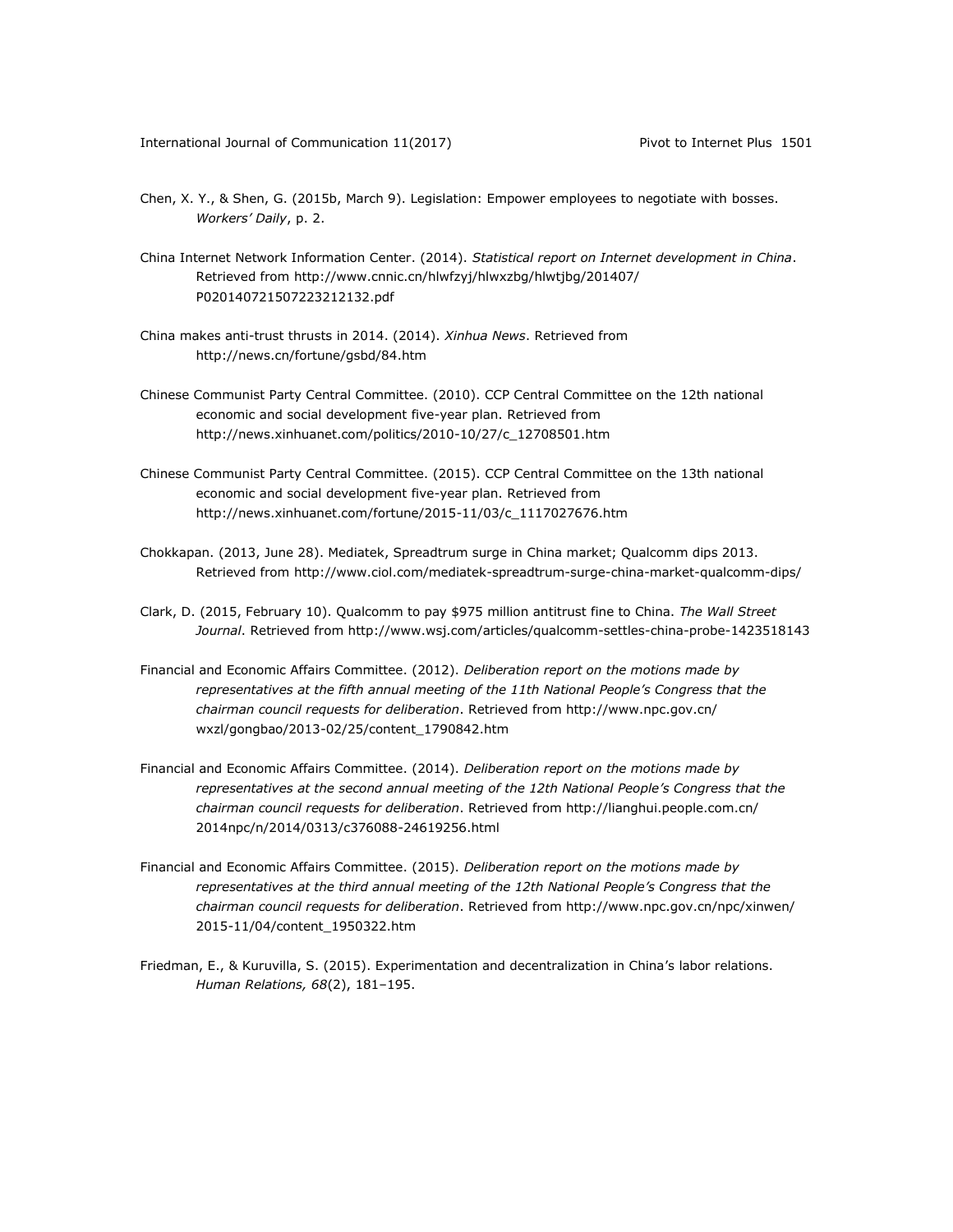- Gehl, R. W. (2010). *A cultural and political economy of Web 2.0* (Doctoral dissertation). Retrieved from <http://digilib.gmu.edu/jspui/handle/1920/5886>
- Hangzhou Municipal Government. (2015). Hangzhou online trading interim measures (No. 282). Retrieved from<http://www.hangzhou.gov.cn/main/wjgg/ZFGB/201504/szfgz/T519352.shtml>
- Hart-Landsberg, M. (2013). *Capitalist globalization: Consequences, resistance, and alternatives*. New York, NY: Monthly Review.
- Harwell, D. (2014, September 21). Alibaba's debut brings excitement, red flags. *The Lowell Sun*. Retrieved from [http://www.lowellsun.com/business/ci\\_26577656/alibabas-debut-brings-excitement-red](http://www.lowellsun.com/business/ci_26577656/alibabas-debut-brings-excitement-red-flags)[flags](http://www.lowellsun.com/business/ci_26577656/alibabas-debut-brings-excitement-red-flags)
- Harwit, E. (2008). *China's telecommunications revolution*. New York, NY: Oxford University Press.
- Heeks, R. (2009). *The ICT4D 2.0 manifesto: Where next for ICTs and international development?* (Working paper no. 42). Manchester, UK: Institute for Development Policy and Management, University of Manchester. Retrieved from https://www.oecd.org/ict/4d/43602651.pdf
- Heinrichs, J., Kreye, O., & Fröbel, F. (1981). *The new international division of labor*. Cambridge, UK: Cambridge University Press.
- Horn, C. (2014, September 9). Crazy Jack, the multibillionaire teacher. *The Irish Times*. Retrieved from <http://www.irishtimes.com/business/crazy-jack-the-multibillionaire-teacher-1.1943011>
- Hsueh, R. (2015). Nations or sectors in the age of globalization: China's policy toward foreign direct investment in telecommunications. *Review of Policy Research*, *32*(6), 627–648.
- Hung, H. F. (2011). China: Saviour or challenger of the dollar hegemony? *Development and Change, 44*(6), 1341–1361.
- Jin, D. Y. (2015). *Digital platforms, imperialism and political culture*. New York, NY: Routledge.
- Kehoe, J. (2014, September 22). Beware the unseen risks in Alibaba. *Australian Financial Review*. Retrieved from [http://www.afr.com/technology/web/ecommerce/beware-the-unseen-risks-in](http://www.afr.com/technology/web/ecommerce/beware-the-unseen-risks-in-alibaba-20140921-jflp4)[alibaba-20140921-jflp4](http://www.afr.com/technology/web/ecommerce/beware-the-unseen-risks-in-alibaba-20140921-jflp4)
- Kim, S. S. (2009). China and globalization: Confronting myriad challenges and opportunities. *Asian Perspective, 33*(3), 41–80.
- Kluver, R., & Yang, C. (2005). The Internet in China: A meta-review of research. *Information Society*, *21*(4), 301–308.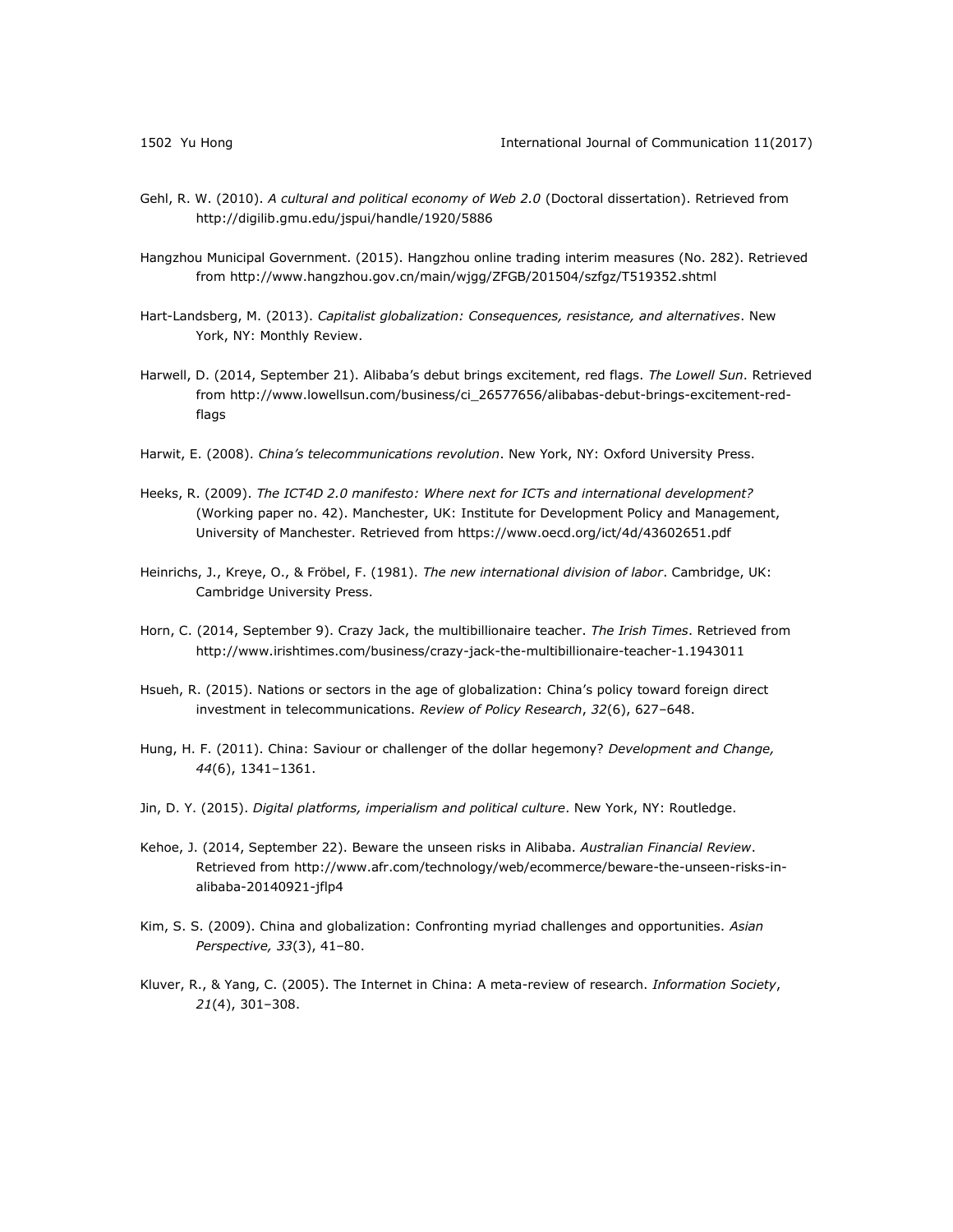- Liu, S. Y., & Avery, M. (2009). *Alibaba: The inside story behind Jack Ma and the creation of the world's biggest online marketplace*. Chicago, IL: American Library Association.
- Lu, H. L., Shen, Y., & Pan, Y. (2012). University research teams published Foxconn investigative reports. Retrieved from [http://tech.163.com/12/0330/18/7TS7SCUM000915BD\\_all.html](http://tech.163.com/12/0330/18/7TS7SCUM000915BD_all.html)
- Luk, L., & Wong, C. H. (2014). Foxconn workers walk off job at Chinese plant. *The Wall Street Journal*. Retrieved from [http://www.wsj.com/articles/foxconn-workers-walk-off-job-at-chinese-plant-](http://www.wsj.com/articles/foxconn-workers-walk-off-job-at-chinese-plant-1412854102)[1412854102](http://www.wsj.com/articles/foxconn-workers-walk-off-job-at-chinese-plant-1412854102)
- Lüthje, B., & Butollo, F. (2016). Why the Foxconn model does not die: Production networks and labour relations in the IT industry in South China. *Globalizations, 14*, 216–231.
- Mansell, R. (2010). The information society and ICT policy: A critique of the mainstream vision and an alternative research framework. *Journal of Information, Communication and Ethics in Society, 8*(1), 22–41. doi:10.1108/14779961011024792
- McChesney, R.W. (2013). *Digital disconnect: How capitalism is turning the Internet against democracy*. New York, NY: New Press.
- Mertha, A. (2005a). China's centralization: Shifting *tiao/kuai* authority relations. *The China Quarterly*, *184*(1), 791–810.
- Mertha, A. (2005b). *The politics of piracy: Intellectual property in contemporary China*. Ithaca, NY: Cornell University Press.
- Mertha, A. (2012). Domestic institutional challenges facing China's leadership on the eve of the 18th Party Congress. *Asia Policy*, *14*(1), 1–20.
- MOC (Ministry of Commerce). (2014). Third-party retail trading platform rule-making procedure (Trial) (No. 7). Retrieved from [http://www.mofcom.gov.cn/article/b/fwzl/201412/](http://www.mofcom.gov.cn/article/b/fwzl/201412/%0b20141200850329.shtml) [20141200850329.shtml](http://www.mofcom.gov.cn/article/b/fwzl/201412/%0b20141200850329.shtml)
- MOC (Ministry of Commerce). (2015). People's Republic of China foreign investment law (Draft). Retrieved from<http://tfs.mofcom.gov.cn/article/as/201501/20150100871010.shtml>
- MIIT (Ministry of Industry and Information Technology). (2014a). Comments on investment and financing in our country's Internet business. Retrieved from [http://www.miit.gov.cn/n11293472/](http://www.miit.gov.cn/n11293472/%0bn11293832/n15214847/n15218234/16164103.html) [n11293832/n15214847/n15218234/16164103.html](http://www.miit.gov.cn/n11293472/%0bn11293832/n15214847/n15218234/16164103.html)
- MIIT (Ministry of Industry and Information Technology). (2014b). MIIT instructional opinions on hastening branding in our country's handset industry. Retrieved from [http://www.miit.gov.cn/n1146295/](http://www.miit.gov.cn/n1146295/%0bn1652858/n1652930/n3757021/c3758332/content.html) [n1652858/n1652930/n3757021/c3758332/content.html](http://www.miit.gov.cn/n1146295/%0bn1652858/n1652930/n3757021/c3758332/content.html)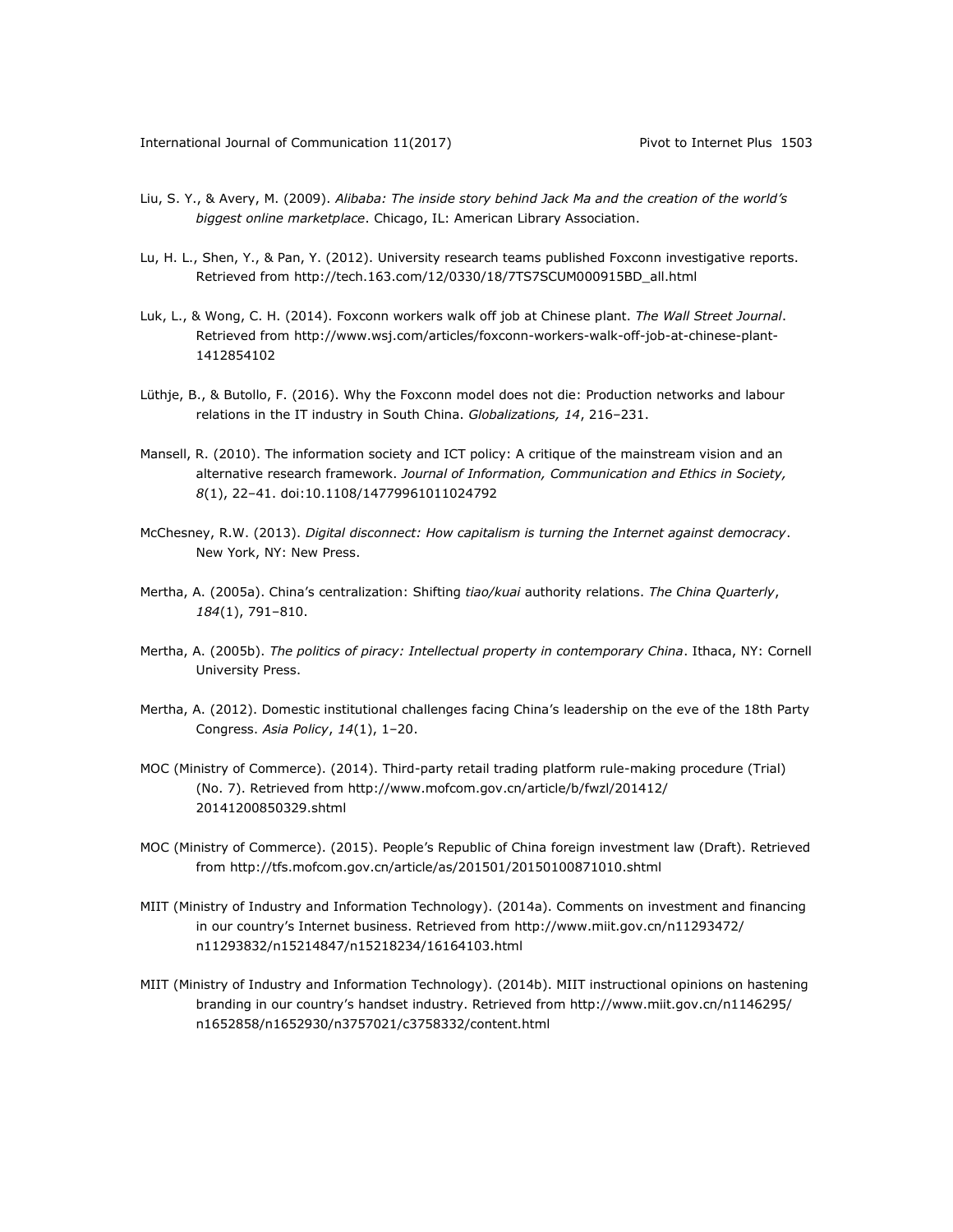- MIIT (Ministry of Industry and Information Technology). (2014c). Review and prospect of developmental conditions of handset industry in 2013. Retrieved from [http://www.miit.gov.cn/n11293472/](http://www.miit.gov.cn/n11293472/%0bn11293832/n11294132/n12858462/15915247.html) [n11293832/n11294132/n12858462/15915247.html](http://www.miit.gov.cn/n11293472/%0bn11293832/n11294132/n12858462/15915247.html)
- MIIT (Ministry of Industry and Information Technology). (2015). Announcement of lifting foreign equity limitation in data processing and online transaction processing business (business class e-commerce) [Policy brief]. Retrieved from [http://www.miit.gov.cn/n11293472/n11293832/](http://www.miit.gov.cn/n11293472/n11293832/%0bn11293907/n11368223/16645347.html) [n11293907/n11368223/16645347.html](http://www.miit.gov.cn/n11293472/n11293832/%0bn11293907/n11368223/16645347.html)
- Mosco, V. (1989). *The pay-per society: Computers and communication in the information age*. Westport, CT: Greenwood.
- Mozur, P., & Hardy, Q. (2015, February 11). Qualcomm fine is a sign of tech risks in China. *International New York Times*. Retrieved from [http://libproxy.usc.edu/login?url=http://search.proquest](http://libproxy.usc.edu/login?url=http://search.proquest%0b.com.libproxy1.usc.edu/docview/1652793704?accountid=14749) [.com.libproxy1.usc.edu/docview/1652793704?accountid=14749](http://libproxy.usc.edu/login?url=http://search.proquest%0b.com.libproxy1.usc.edu/docview/1652793704?accountid=14749)
- Murdock, G., & Golding, P. (2010). *Digital dynamics: Engagements and disconnections*. Cresskill, NJ: Hampton Press.
- Naughton, B. (2014, October 21). It's all in the execution: Struggling with the reform agenda. *China Leadership Monitor*, *45*. Retrieved from [http://www.hoover.org/sites/default/](http://www.hoover.org/sites/default/%0bfiles/research/docs/clm45bn-its_all_in_the_execution-struggling_with_the_reform_agenda.pdf) [files/research/docs/clm45bn-its\\_all\\_in\\_the\\_execution-struggling\\_with\\_the\\_reform\\_agenda.pdf](http://www.hoover.org/sites/default/%0bfiles/research/docs/clm45bn-its_all_in_the_execution-struggling_with_the_reform_agenda.pdf)
- Qi, H. (2015, April 29). We want survival: Political economy of minimum wage. Retrieved from <http://www.mzfxw.com/e/action/ShowInfo.php?classid=5&id=37237>
- Qiu, L. C., & Bu, W. (2013). China ICT studies: A review of the field, 1989–2012. *China Review*, *13*(2), 123–152.
- Randewich, N., & Miller, M. (2015, February 10). Qualcomm to pay \$975 million to resolve China antitrust dispute. *Reuters*. Retrieved from [http://www.reuters.com/article/2015/02/10/us-china](http://www.reuters.com/article/2015/02/10/us-china-qualcomm-idUSKBN0LD2EL20150210)[qualcomm-idUSKBN0LD2EL20150210](http://www.reuters.com/article/2015/02/10/us-china-qualcomm-idUSKBN0LD2EL20150210)
- Rosier, K. (2014, June 18). The risks of China's Internet companies on U.S. stock exchanges. Retrieved from [http://origin.www.uscc.gov/sites/default/files/Research/The%20Risks%20of](http://origin.www.uscc.gov/sites/default/files/Research/The%20Risks%20of%0b%20China) %20China'[s%20Internet%20Companies%20on%20U.S.%20Stock%20Exchanges%20-](http://origin.www.uscc.gov/sites/default/files/Research/The%20Risks%20of%0b%20China) [%20with%20Addendum.pdf](http://origin.www.uscc.gov/sites/default/files/Research/The%20Risks%20of%0b%20China)
- SAIC (State Administration for Industry and Commerce). (2014). Network transaction regulatory decree (No. 60). Retrieved from [http://www.saic.gov.cn/zwgk/zyfb/zjl/scgfgls/201402/](http://www.saic.gov.cn/zwgk/zyfb/zjl/scgfgls/201402/%0bt20140213_141724.html) [t20140213\\_141724.html](http://www.saic.gov.cn/zwgk/zyfb/zjl/scgfgls/201402/%0bt20140213_141724.html)
- Schiller, D. (2000). *Digital capitalism: Networking the global market system*. Cambridge, MA: MIT Press.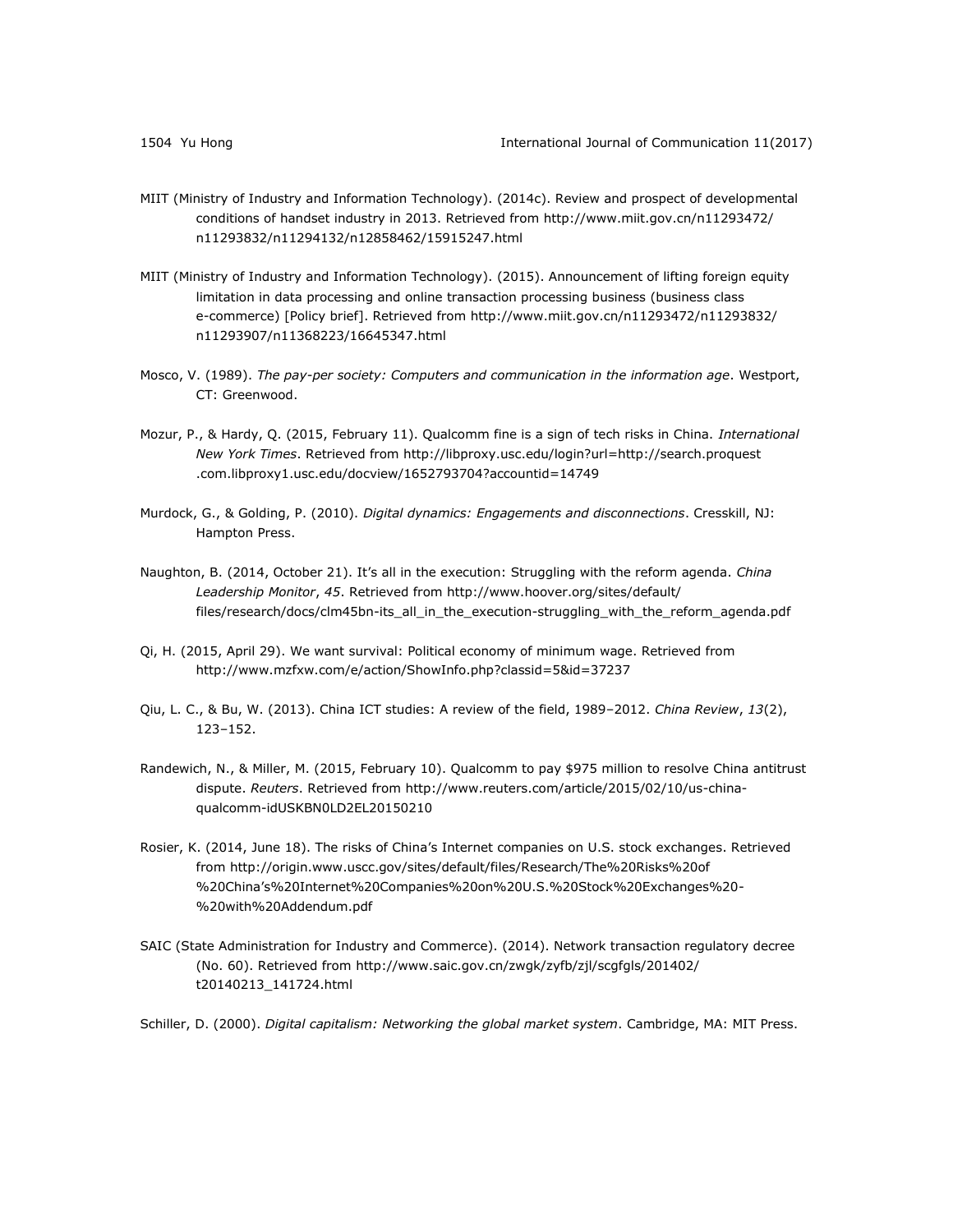- Schiller, D. (2014). *Digital depression: Information technology and economic crisis*. Urbana, IL: University of Illinois Press.
- Shih, T. H. (2015, January 31). Alibaba's battle with regulators threatens to damage brand China. *South China Morning Post*. Retrieved from [http://www.scmp.com/business/china](http://www.scmp.com/business/china-business/article/1696778/alibabas-battle-regulators-threatens-damage-brand-china)[business/article/1696778/alibabas-battle-regulators-threatens-damage-brand-china](http://www.scmp.com/business/china-business/article/1696778/alibabas-battle-regulators-threatens-damage-brand-china)
- Sprague, J., & Ietto-Gillies, G. (2014). Transnational corporations in twenty-first century capitalism: An interview with Grazia Ietto-Gillies. *Critical Perspectives on International Business*, *10*(1/2), 35–50.
- State Council. (2008). Notice of the State Council on issuing the outline of the national intellectual property strategy (No. 18). Retrieved from [http://www.gov.cn/zwgk/2008-](http://www.gov.cn/zwgk/2008-06/10/content_1012269.htm) [06/10/content\\_1012269.htm](http://www.gov.cn/zwgk/2008-06/10/content_1012269.htm)
- State Council. (2012). Notice of the General Office of the State Council on forwarding several opinions of the State Intellectual Property Office and other departments on strengthening the work of intellectual property rights in strategic emerging industries (No. 28). Retrieved from [http://www.gov.cn/zwgk/2012-05/02/content\\_2127881.htm](http://www.gov.cn/zwgk/2012-05/02/content_2127881.htm)
- State Council. (2015). Guiding opinion of the State Council on actively promoting "Internet +" action (No. 40). Retrieved from [http://www.gov.cn/zhengce/content/2015-07/04/content\\_10002.htm](http://www.gov.cn/zhengce/content/2015-07/04/content_10002.htm)
- Sullivan, J. (2014). China's Weibo: Is faster different? *New Media & Society*, *16*(1), 24–37.
- Sun, X. B. (2015, January 21). Chinese chips make breakthrough in 2015? *Workers' Daily*, p. 7.
- Tai, Z. (2006). *The Internet in China: Cyberspace and civil society*. New York, NY: Routledge.
- Touzi Zhongguo. (2013, March 14). Internet giants at the two conferences: Chen Tianqiao proposed medical reform and Ma Huateng wanted regulation. Retrieved from [http://chanye.178.com/](http://chanye.178.com/%0b201303/157249844808.html) [201303/157249844808.html](http://chanye.178.com/%0b201303/157249844808.html)
- U.S. Chamber of Commerce. (2016). Preventing deglobalization: An economic and security argument for free trade and investment in ICT. Retrieved fro[m https://www.uschamber.com/sites/default/](https://www.uschamber.com/sites/default/%0bfiles/documents/files/preventing_deglobalization_1.pdf) [files/documents/files/preventing\\_deglobalization\\_1.pdf](https://www.uschamber.com/sites/default/%0bfiles/documents/files/preventing_deglobalization_1.pdf)
- Wen, F. (2015, February 17). Review investment structure of five Internet giants in 2014. Retrieved from <http://www.huxiu.com/article/108847/1.html?odby=dateline>